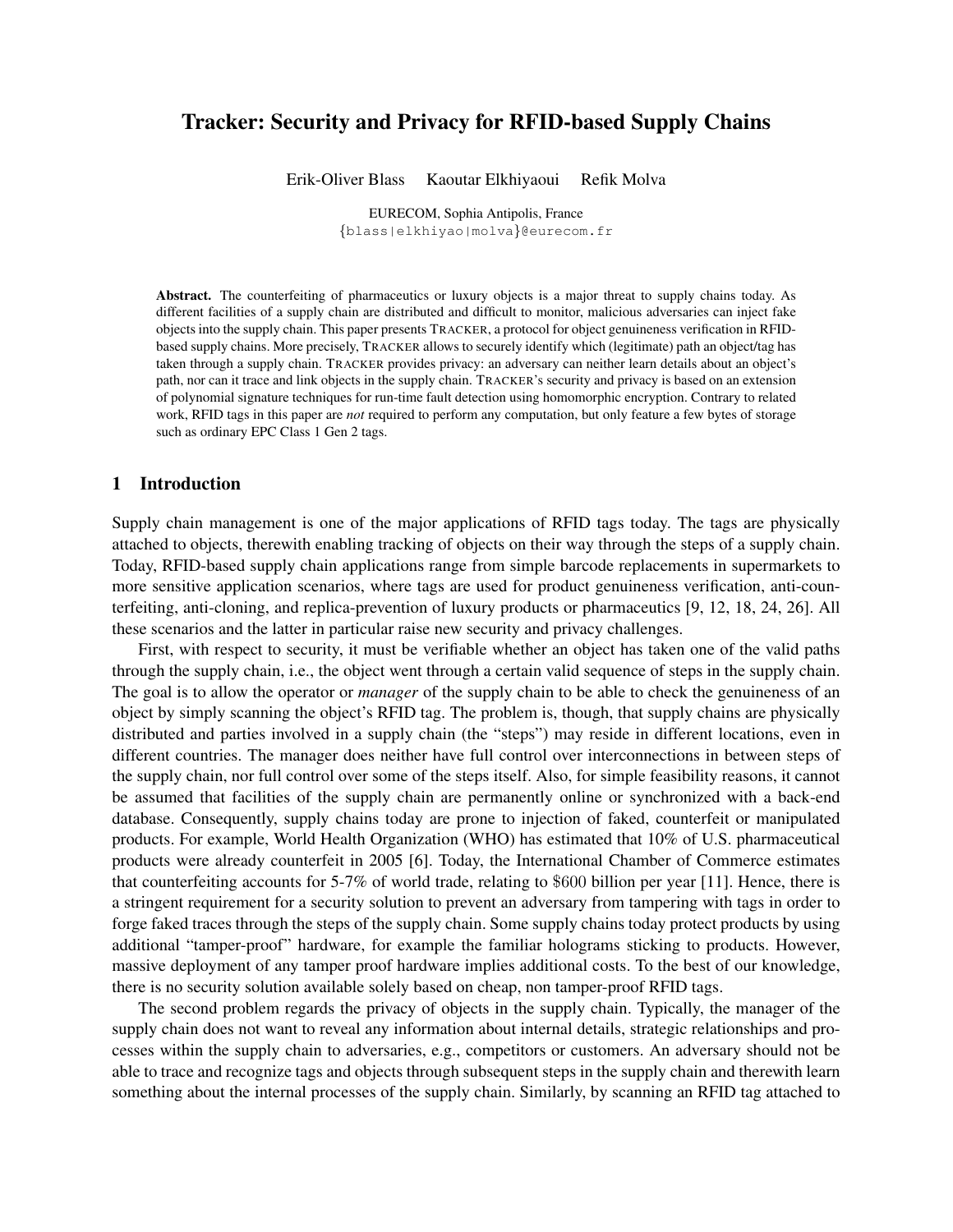an object, the adversary should not be able to gain any knowledge about the history of that tag and the object it is attached to.

Solutions addressing these security and privacy requirements are, however, governed by the challenges of the RFID settings: RFID tags have to be cheap for massive deployments and therefore can only afford lightweight computational capabilities. Traditional security and privacy solutions would overburden tiny tags and therefore are ineligible. Moreover, the manager of the supply chain uses a hand-held RFID reader which is typically an embedded device. Consequently, the path verification at the manager should require few cryptographic operations.

Note that security and privacy requirements for RFID-based supply chain management call for more than just privacy-preserving authentication as already extensively covered in the literature, cf., Avoine [3]. As a new requirement raised by the supply chain management, the soundness of the history kept in the tags must be assured throughout the steps of the supply chain.

This paper presents TRACKER, a protocol for secure, privacy-preserving supply chain management with RFID tags. The main idea behind TRACKER is to encode paths in a supply chain using polynomial signature techniques similar to software run-time fault detection. These polynomials will be evaluated using homomorphic encryption, thereby providing security and privacy.

TRACKER's major contributions are:

- TRACKER allows to determine the exact path that each tag<sup>1</sup> went through in the supply chain.
- TRACKER provides provable security: an adversary cannot create new tags or modify existing ones and fake that a tag went properly through the supply chain.
- TRACKER is privacy-preserving: only the manager of the supply chain, but no adversary, can find out a tag's path. Also, TRACKER achieves *unlinkability*. An adversary cannot link tags it observes on subsequent occasions.
- To perform path verification, the manager is required to perform  $O(1)$  computations per tag, i.e., the computational complexity of path verification does neither depend on the number of tags in the supply chain n, nor on the number of valid paths  $\nu$ . Memory requirements scale with  $O(n+\nu)$  for the manager.
- Contrary to related work such as Ouafi and Vaudenay [20] or Li and Ding [17], TRACKER does not require tags to perform *any* computation. Instead, TRACKER relies on passive tags with limited storage, such as standard EPC Class 1 Generation 2 tags. Due to lower hardware complexity, this implies less productions costs and cheaper (or cheapest) tags in comparison to related work.
- RFID readers do not need to be permanently online or synchronized with a central data-base. In the same manner, the manager is "offline".
- TRACKER detects, but does not prevent, malicious tampering with tags' internal states by any adversary.

The rest of this paper is structured as follows: after presenting a formal model for a supply chain as used throughout this paper in Section 2, we will state the problem addressed by TRACKER and the adversary model in Section 3. This also includes the security and privacy goals within TRACKER. In sections 4 and 5, we describe TRACKER's details and formally analyze and prove TRACKER's security and privacy properties.

# 2 Background

We use terms and expressions similar to the ones used by Ouafi and Vaudenay [20] and Vaudenay [25].

A supply chain in this paper simply denotes series of consecutive steps that a product has to pass through. The exact meaning or semantic of such a "step" in the supply chain depends on the particular application

<sup>&</sup>lt;sup>1</sup> Assuming that a tag is physically connected to an object and thereby representing it, this paper uses "tag" and "object" interchangeably.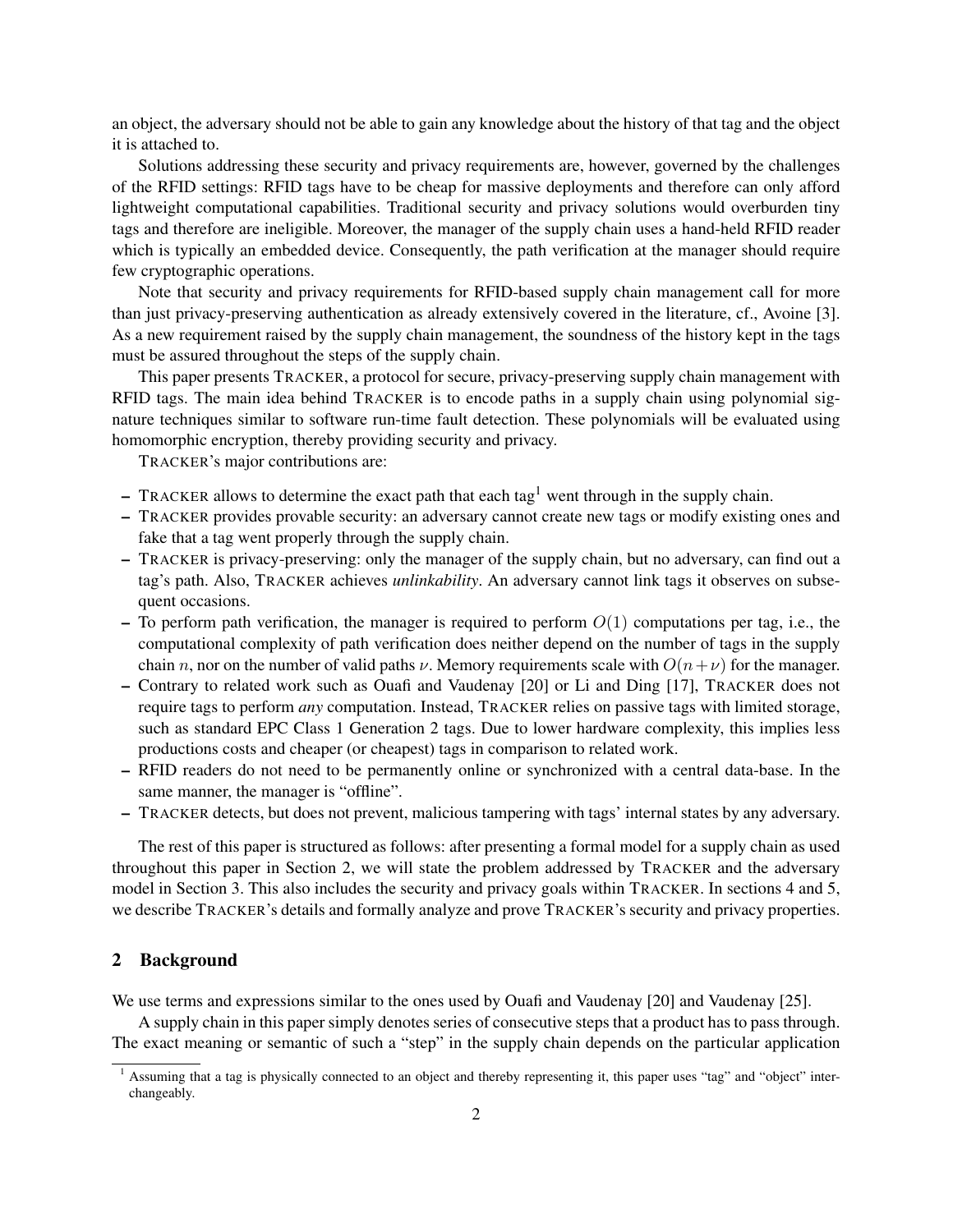and will not be discussed here, one could imagine a step being a warehouse or a manufacturing unit. The actual business or manufacturing process that takes place during each step of a supply chain is out of the scope of this paper. From the point of view of this paper, each step of the supply chain is equipped with an RFID reader, and when a product moves to the subsequent step of a supply chain, an interaction takes place between the product's RFID tag and the reader associated with the step. Finally, a manager wants to know whether a product went through the "correct" sequence of steps in the supply chain.

### 2.1 Entities

The following entities exist in TRACKER:

**Tags**  $T_i$ : Each tag is attached to and therewith stands for a single product or object. A tag  $T_i$  features re-writable memory representing  $T_i$ 's current "state" denoted  $s_1^j$  $T_i$ . The set of all possible states is denoted with  $S, s<sub>7</sub><sup>j</sup>$  $T_i^j \in S$ , and  $|S|$  is a sufficiently large security parameter of TRACKER, e.g.,  $|S| = 2^{160}$ .

**Issuer** *I*: The issuer *I* prepares tags for deployment. While attaching a tag  $T_i$  to a product, *I* writes an initial state  $s_{T_i}^0$  into  $T_i$ .

**Readers**  $R_k$ : Representing a single step in the supply chain, a reader  $R_k$  can interact with a product's tag  $T_i$ :  $R_k$  reads out  $T_i$ 's current state  $s_1^j$  $T_i$  and writes an updated state  $s_{T_i}^{j+1}$  $T_i^{j+1}$  into  $T_i$ . Here,  $R_k$  uses some function  $f_{R_k}$  to generate  $s_{T_i}^{j+1}$  $j+1 \atop T_i$  out of  $s_7^j$  $j_{T_i}$ , i.e.,  $f_{R_k}(s^j_T)$  $\binom{j}{T_i} = s_{T_i}^{j+1}$  $T_i^{j+1}$ . Each reader is assumed to be "offline", i.e., not permanently connected to the issuer, manager, other readers, or some kind of back-end database. Only during initial system preparation, we assume that issuer I can connect to readers, e.g., to send some secrets to the reader using some secure channel.

Manager M: Eventually, a tag arrives at a special step in the supply chain called a *checkpoint*. At a checkpoint, manager M wants to check a tag's genuineness or validity. M checks whether tag  $T_i$ , and therewith the tagged object, has passed through a valid ("correct") sequence of steps in the supply chain. To do so, M simply reads out the current state  $s_7^j$  $T_i$  of  $T_i$ . Solely based on  $s_1^j$  $T_i$ , M decides whether  $T_i$  went through a valid sequence of steps. We assume that  $M$  knows which paths in a supply chain are valid or not. As with readers,  $M$  is assumed to be offline and not synchronized with the rest of the system – besides during an initial setup.

### 2.2 Supply Chain

Formally, a supply chain is represented by a digraph  $G = (V, E)$  consisting of vertices V and edges E.

Each vertex  $v \in V$  is equivalent to one *step* in the supply chain. A vertex/step v in the supply chain is uniquely associated with a reader  $R_i$ .

Each directed edge  $e \in E$ ,  $e := \overrightarrow{v_i v_j}$ , from vertex  $v_i$  to vertex  $v_j$ , expresses that  $v_j$  is a possible next step to step  $v_i$  in the supply chain. This simply means that according to the organization of the supply chain, a product might proceed to step  $v_j$  after being at step  $v_i$ . If products must not advance from step  $v_i$  to  $v_j$ , then  $\overrightarrow{v_iv_j} \notin E$ . Note that a supply chain can include loops and reflexive edges. Whenever a product in the supply chain proceeds from step  $v_i$  to step  $v_j$ , reader  $R_j$  interacts with the product's tag.

Issuer I is represented in G by the only vertex without incoming edges  $v_0$ .

A path P is a finite sequence of steps  $P = \{v_0, \ldots, v_l\}$ , where  $\forall i \in \{0, \ldots, l-1\} : \overrightarrow{v_i v_{i+1}} \in E$ , and l is the *length* of path P. Clearly, different paths can have different path lengths.

A *valid* path  $P_{valid_i}$  is a special path which manager M will eventually check products for. A valid path represents a particular legitimate sequence of steps in the supply chain that  $M$  is interested in. There may be up to  $\nu$  multiple different valid paths  $\{\mathcal{P}_{valid_1}, \ldots, \mathcal{P}_{valid_\nu}\}$ , in a supply chain.

The last step  $v_l$  of a valid path  $\mathcal{P}_{valid_i} = \{v_0, \ldots, v_l\}$  represents a *checkpoint*. After tag  $T_i$  has passed through such a checkpoint, M will check for  $T_i$ 's path validity.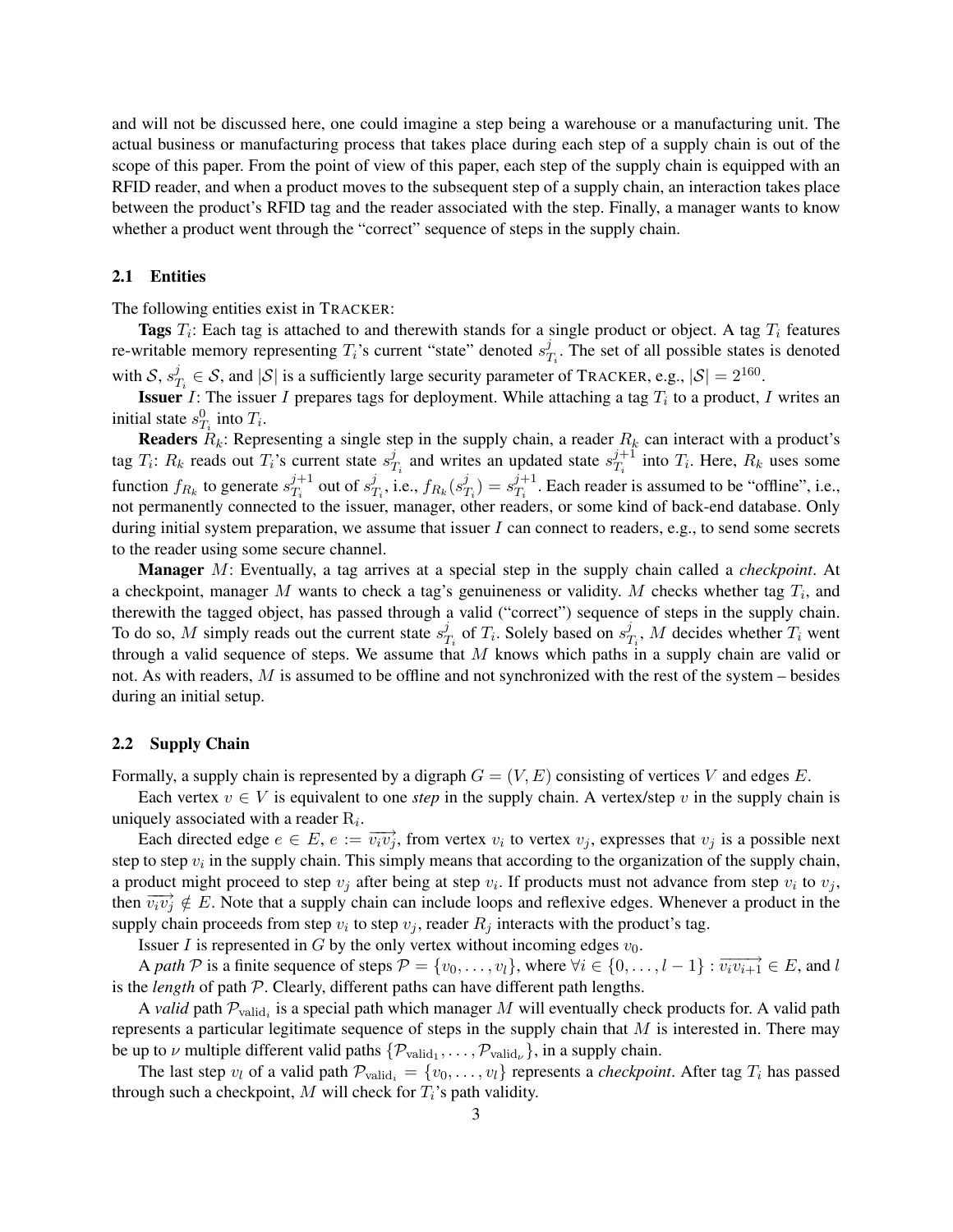While manager M might not know *all* possible paths in G, we assume in the following that M knows the *valid paths*, i.e., the sequences of steps, that he is willing to accept as valid.



Fig. 1. Simple supply chain, checkpoints are encircled.

Figure 1 depicts a sample supply chain. Checkpoints, where manager M verifies tags/objects, are encircled. So, after their deployment at issuer I, tags can either start in steps a or b. Valid paths in Figure 1 are, for example,  $\{I, a, d\}$ ,  $\{I, a, d, e\}$  or  $\{I, a, c, c, e\}$ . Other sequences such as  $\{I, a, e\}$  are not valid according to the supply chain.

#### 2.3 A Tracker System

Using the above definitions, a complete TRACKER system consists of

- a supply chain  $G = (V, E)$
- a set  $T$  of n different tags
- a set of possible states  $S$
- a total of  $\eta$  different readers,  $\eta = |E|$
- issuer  $I$  and manager  $M$
- $-$  a set of  $\eta$  state transition functions  $f_i : \mathcal{S} \to \mathcal{S}$
- a set of  $\nu$  valid paths
- a set of valid states  $S_{\text{valid}}$
- a database  $DB<sub>clone</sub>$ , stored at manager M to protect against cloned tags (see next section)
- a function READ :  $\mathcal{T} \to \mathcal{S}$  that reads out tag  $T_i$  and returns  $T_i$ 's current state  $s_i^j$  $T_i$
- a function WRITE:  $\mathcal{T} \times \mathcal{S} \rightarrow \mathcal{S}$  that writes a new state  $s_{\mathcal{T}_i}^{j+1}$  $T_i^{j+1}$  into tag  $T_i$ .
- a function CHECK:  $S \rightarrow \begin{cases} \mathcal{P}_{\text{valid}_i}, \text{ if tag } T_i \text{ went through } \mathcal{P}_{\text{valid}_i} \\ \emptyset, \text{ if } \pm \mathcal{P}_{\text{real}} \text{ is that } T \text{ want through } \end{cases}$ 
	- $\emptyset$ , if  $\sharp \mathcal{P}_{\text{valid}_i}$  that  $T_i$  went through

that based on  $T_i$ 's current state  $s_j^j$  $T_{T_i}$  decides about which valid path in the supply chain tag  $T_i$  has taken.

#### 3 Problem Statement and Adversary Model

In TRACKER, we assume that the readers in the supply chain are independent. We assume as well that a reader  $R_i$  is semi-honest ("honest-but-curious"). That is, a reader  $R_i$  at step  $v_i$  behaves correctly when it comes to the operations it has to perform on tags going through  $v_i$ . For instance, a reader  $R_i$  at step  $v_i$  that corresponds to quality control does not update the state of  $T$  unless the product attached to  $T$  satisfies the quality requirements.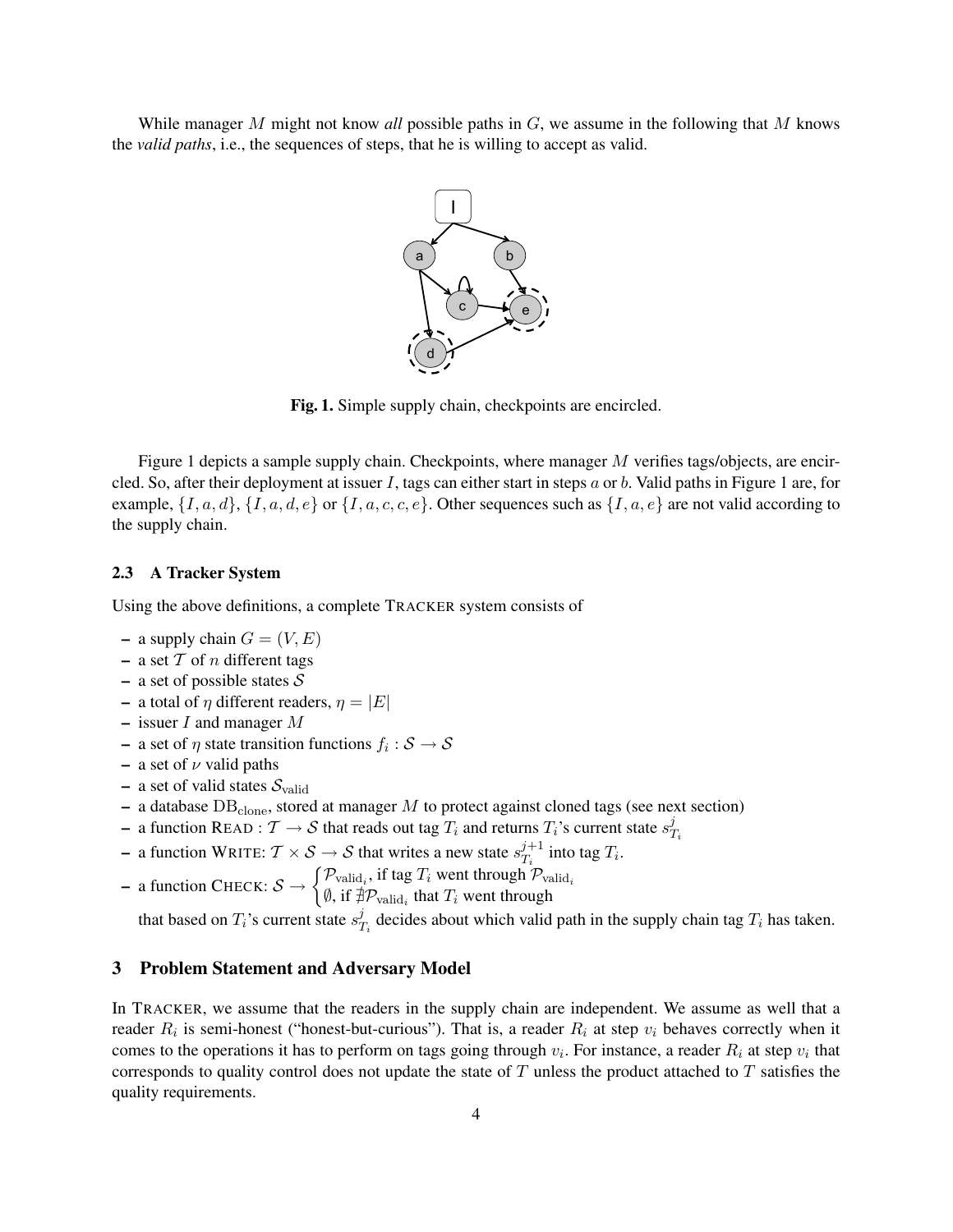Within TRACKER, we identify the following security and privacy challenges and derive a formal adversary model accordingly. Our formal definitions are direct adaptations of well-established RFID adversary models to the challenges of supply chain management. In summary, our adversary corresponds to the adversary proposed by Juels and Weis [13] and the *Non-Narrow Destructive* adversary by Vaudenay [25]

#### 3.1 Security

The main security goal of TRACKER is to prevent an adversary from forging a tag's internal state with a valid path that was not actually taken by the tag in the supply chain. Using the components of the TRACKER system, this goal is stated as follows: if the verification of tag  $T_i$ 's internal state  $s_7^j$  $T_i$  by manager M using CHECK returns a valid path  $\mathcal{P}_{valid_i}$ , then  $T_i$  must have gone through the steps of  $\mathcal{P}_{valid_i}$  in the supply chain.

Only the *soundness* of the CHECK function is required with respect to identification of a valid path, since the *completeness* of the CHECK function cannot always be assumed. As shown below, the adversary might write any content, for example just "garbage", into  $T_i$  at any time to spoil detection of valid paths. Even if a tag  $T_i$  has been through  $\mathcal{P}_{valid_i}$  in the supply chain, the adversary might replace and invalidate the state of  $T_i$  leading to a CHECK output of " $\emptyset$ ".

We formalize this security property and our adversary model using game-based definitions in accordance with Juels and Weis [13].

An adversary  $A(\rho, r, \epsilon)$ , or just A, has access to a TRACKER system in two phases. First, in a learning phase, A can query an oracle  $\mathcal{O}_{\text{pick}}$ , cf., Algorithm 1. When queried,  $\mathcal{O}_{\text{pick}}$  randomly selects a tag from all the n tags  $T$  in the supply chain and gives it to  $A$ . During learning,  $A$  is allowed to read from and write into the tags provided by  $\mathcal{O}_{\text{pick}}$ . For the sake of simplicity, we assume that products and tags go through a supply chain in a clocked, synchronous way. At each "clock cycle", all tags are read and then re-written by the readers in their vicinity and then proceed to the subsequent step in the supply chain.

More precisely, the ITERATESUPPLYCHAIN command in Algorithm 1 enables A to iterate or "execute" the supply chain by one clock cycle, i.e., all tags advance by one step and they are read-out and re-written by readers. A can iterate the supply chain a total of  $\rho$  times. Now per iteration and per clock cycle, A gets access to a set of r arbitrary tags, read-outs their internal state, and re-writes their state with some arbitrary data. Also, A has access to an "oracle" like construction  $\mathcal{O}_M$ : queried with a tag  $T_{i,j}$ ,  $\mathcal{O}_M$  will return the output of the CHECK function.

The above definition of  $A$  reflects an adversary in the real world having full control over the network and knowledge about the validity of tags' states.

After the learning phase of Algorithm 1, A enters the (simple) challenge phase, cf., Algorithm 2.

for  $i := 0$  to  $(\rho - 1)$  do ITERATESUPPLYCHAIN; for  $j := 1$  to r do  $T_{i,j} \leftarrow \mathcal{O}_{\text{pick}}$  ;  $s_{T_{i,j}}^i := \text{READ}(T_{i,j});$  $\mathrm{WRITE}(T_{i,j}, s_{T_{i,j}}^{i+1});$  $\text{CHECK}(s_{T_{i,j}}^{i+1}) \leftarrow \mathcal{O}_M(T_{i,j});$ end end Algorithm 1: Security learning phase of adversary A  $\sqrt{2}$  $\left| \right|$  $\mathcal{L}$  $T_i \leftarrow \mathcal{O}_{\text{pick}}$ ;  $s_{T_i}^j := \text{READ}(T_i);$  $\mathrm{WRITE}(T_i, s_{T_i}^{j+1});$  $\mathcal{L}$  $\mathcal{L}$  $\left| \right|$ or  $\left\{\begin{matrix} \text{CREATETAG } T_i; \\ \text{WPTC} (T_i, e^{j+1}) \end{matrix}\right\}$  $\texttt{CREATETAG}\left\{\vec{T}_i;\right\}_{\texttt{WRITE}(T_i, s_{T_i}^{j+1})}^T\tag*{}$  $\mathcal{A} \to M$ :  $T_i$ ;  $M$  evaluates CHECK on  $T_i$ 's state; Algorithm 2: Security challenge phase of adversary A

A can either arbitrarily choose one tag  $T_i \in \mathcal{T}$ , read and re-write, or A can "create" his own tag  $T_i \notin \mathcal{T}$ and write some state  $s'_{T_i}$  in it. Finally, A sends  $T_i$  to M. Manager M will now evaluate CHECK on  $T_i$ 's state.

**Definition 1 (False positives). If** M's evaluation of CHECK on tag  $T_i$ 's state outputs one of the ν valid *paths*  $\mathcal{P}_{valid_i} = \{v_0, \ldots, v_l\}$ , andif  $T_i$  *has not been through the exact sequence of steps*  $\{v_0, \ldots, v_l\}$  *in the*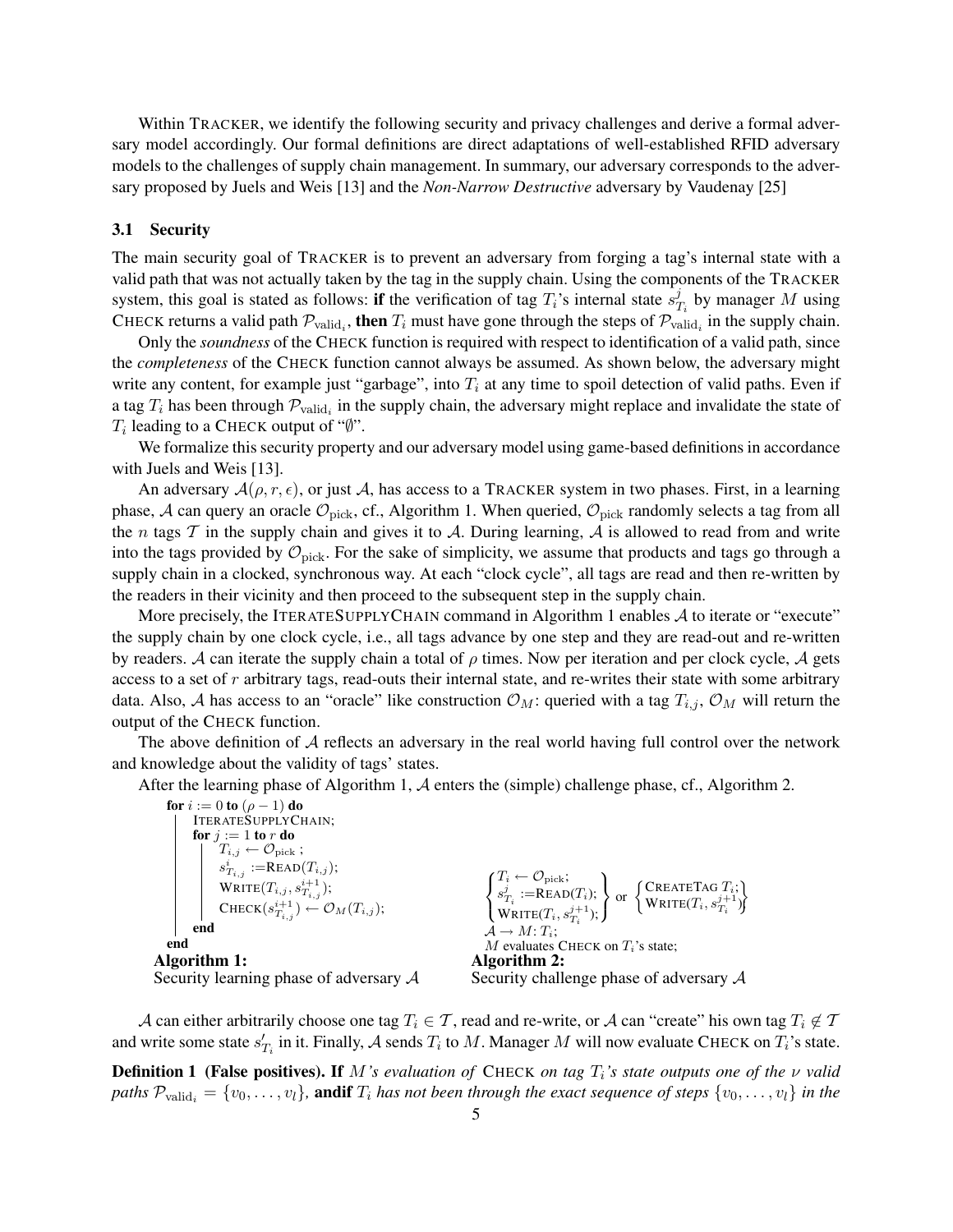*supply chain,* then *this is called a false positive in* TRACKER*. The probability of a false positive is denoted by* Pr[False Positive]*.*

Now, adversary  $A$  must not be able to generate a state corresponding to a valid path with higher probability than simple guessing:

Definition 2 (Security). TRACKER *provides security* ⇔ *For adversary* A, inequality  $Pr[False Positive] \leq \frac{|S_{valid}|}{|S|} + \epsilon$  holds, where  $\epsilon$  is negligible.

*Discussion: Cloning* As we assume cheap re-writeable tags without any computational abilities, no reader authentication is possible on the tag side. Any adversary can read from and write into a tag. Trivially, an adversary might "clone" a tag. This is impossible to prevent in our setup with only re-writeable tags and offline, unsynchronized readers.

To mitigate this problem, manager  $M$  utilizes a database  $DB<sub>clone</sub>$ . Initially empty, this database will contain identifiers of tags that went through a valid path of a supply chain and were checked by  $M$ . Each time that M verifies a tag's path, M will also check whether this tag's identifier is already in  $DB_{clone}$  – to check for cloning. Details about identifiers and handling of  $DB<sub>clone</sub>$  will be given later in the protocol description of Section 4.

Therefore, an adversary cannot clone a tag more than once, and thus, cloning cannot be performed in a large scale. On the other hand, if the tag is attached to a luxury product, cloning is critical even if a tag is cloned only once. However, to get a malicious tag to be accepted by the manager, the adversary has to break-in the supply chain, clone a tag, inject this tag, and "overtake" the legitimate tag in the supply chain to reach the manager *before* the legitimate tag. We conjecture that this is not easy for an adversary to do.

*Limitations* The adversary model above does not capture an adversary hijacking tags and performing "extra" steps with tags. One might envision an adversary controlling a set of steps with readers that do not behave protocol compliant. For example, if the "extra" steps do not change the tags' state (but modify products), this will be unnoticed by the manager. We claim that these attacks, as well as physical attacks, e.g., removing one tag from one product and attaching it to another product, are out of scope.

Also, there is no notion of multiple managers in the supply chain checking tags for genuineness, but we focus on only one manager. While in the real world, multiple managers are probably more realistic, this is left for future work. Additionally, we do not target managers proving (non-) genuineness to a third party in a privacy-preserving way. Also, we focus only on detecting counterfeits, not preventing – that is, it remains unclear what happens if a counterfeit has been detected. All this is left for future research.

### 3.2 Privacy

An adversary in TRACKER is an active adversary who, besides being able to eavesdrop on tags' communication, can as well tamper with tags' internal states. Along these lines, we identify two notions of privacy in TRACKER: the first one is commonly known as *tag anonymity*. That is, an adversary A should not be able to disclose the (unique) identity of tags he reads from or writes into. The second notion of privacy that we are interested in is what we call *step privacy*: an adversary  $A$  should not be able to find out the steps  $v_i$  a tag went through. While A can eavesdrop on tags' communication and re-write tags' internal states, it should be infeasible for  $A$  to break tag anonymity or step privacy.

Along these lines, another notion of privacy that could be derived as well is *path privacy*: A should not be able to tell which path  $P$  a given tag  $T$  took. Note, however, that step privacy is *stronger* than path privacy. If A is able to disclose the path a tag T went through, then A automatically knows each of T's steps. So, if TRACKER preserves step privacy, then A cannot find out the path  $P$  a tag has taken.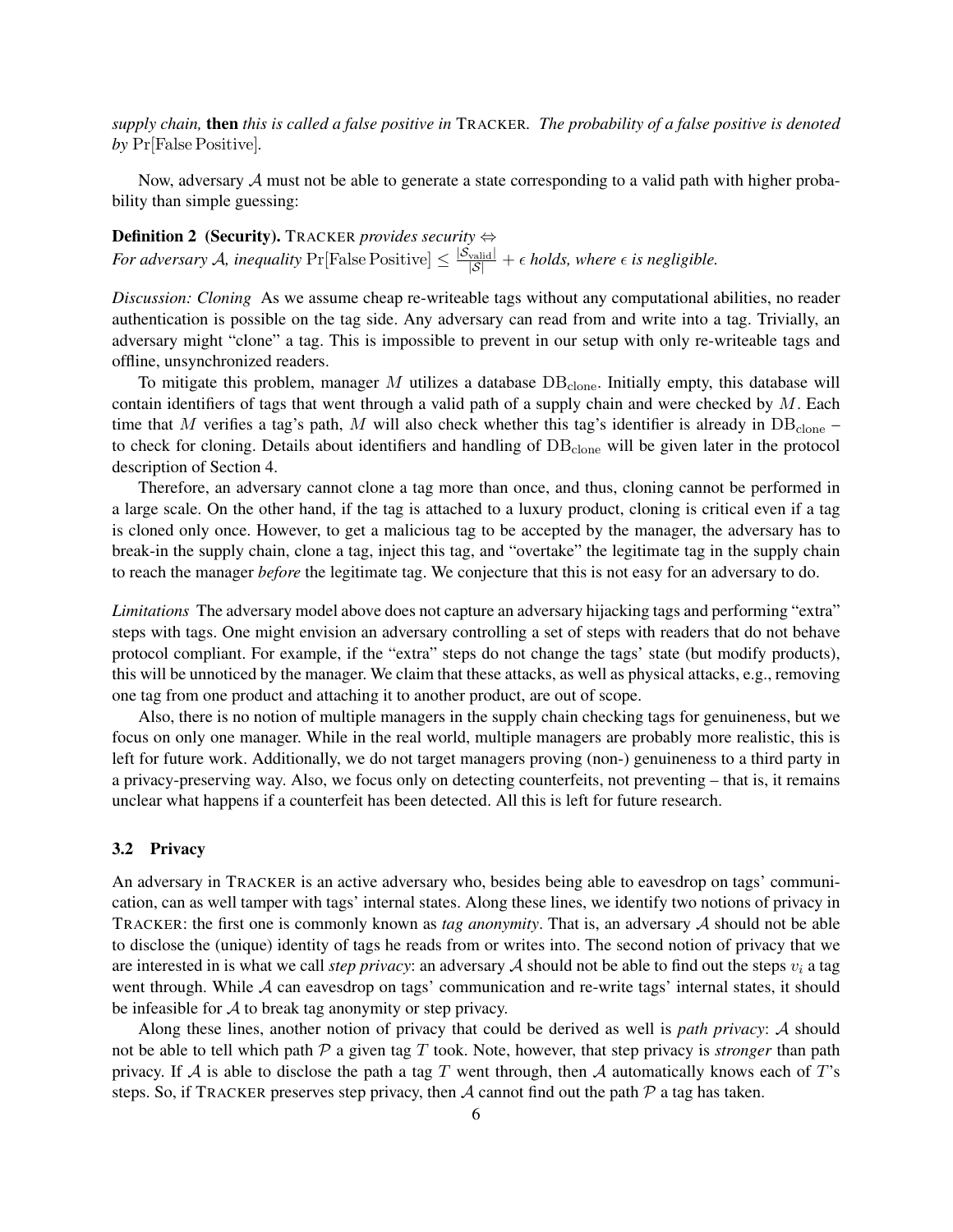Moreover, TRACKER should prevent  $A$  from binding ("linking") the data he reads to the tag storing it. This differs from tag anonymity, as the latter can be achieved, for example, through encryption. However, simple encryption cannot achieve tag unlinkability:  $\mathcal A$  may always be able to recognize the tag through the ciphertext it stores. Thus, there is a need to regularly change the data stored on tags to prevent such a threat. In the real world, *tag unlinkability* is the property that prevents an eavesdropper from tracking, following, and distinguishing items and goods based on the data tags store.

Furthermore, A may as well aim at linking tags based on the steps they went through in the supply chain. Roughly speaking, *step unlinkability* should prevent an adversary A from telling, whether the paths that two different tags  $T_i$  and  $T_j$  took have a step in common. In practice, step unlinkability prevents an adversary A from binding a tag  $T_i$  to a pallet of tags in the supply chain.

In this paper, we will focus on tag unlinkability and step unlinkability for which we give formal definitions in the following section. It is sufficient to focus only on unlinkability properties, as they represent *stronger* requirements than tag anonymity and step privacy. As mentioned earlier, tag unlinkability grasps the ability of an adversary  $A$  to distinguish between tags based on the content they store. This notion of unlinkability is stronger than tag anonymity: if an adversary is able to undermine tag anonymity and to uniquely identify a tag, he is automatically able to distinguish tags, therewith undermining tag unlinkability. Just as well, step unlinkability ensures that it is infeasible for an adversary  $A$  to tell whether the paths of two tags have a step in common or not. This notion is stronger than step privacy: if  $A$  is able to disclose the steps any tag went through, he can always tell whether two tags have a step in common. Therefore, if TRACKER provides tag and path unlinkability, it provides as well tag anonymity and step privacy.

So in conclusion, it is sufficient to investigate unlinkability properties. These will be presented in the following section in detail.

## 3.3 Unlinkability

For our formal definitions of tag and path unlinkability, we assume  $A$  has access to the following oracles:

 $\mathcal{O}_{\text{choose}}$  is an oracle that, when queried, returns a random tag T entering the supply chain.

 $\mathcal{O}_{select}$  is an oracle that, when queried, returns a pair  $(T, S)$ . T is a tag selected randomly from the set of tags  $T$  and  $S$  is the set of steps that  $T$  went through so far.

 $\mathcal{O}_{\text{draw}}$  is an oracle that, when queried with a step v, returns a pair  $(T, S)$ . T is a random tag that will go through  $v$  in the next supply chain iteration, and  $S$  is the set of steps that  $T$  went through so far.

 $\mathcal{O}_{\text{step}}$  is an oracle that, when queried with a tag T, returns the next step that T will go through in the next supply chain iteration.

 $\mathcal{O}_{\text{flip}}$  is an oracle that, when queried with two tags  $T_1, T_2$ , randomly chooses  $b \in \{1, 2\}$  and returns  $T_b$ .

Tag Unlinkability: We illustrate tag unlinkability by a formal experiment similar to the experiment by Juels and Weis [13]. In this experiment, A has access to tags in two phases. In the learning phase, cf., Algorithm 3,  $\mathcal{O}_{select}$  provides A with two challenge tags  $T_1$  and  $T_2$ , and r other tags along with the steps they went through so far. A iterates the supply chain  $\rho$  times. At each iteration, A reads from and writes into tags. He is as well provided with the step that  $T_1$  and  $T_2$  will go through in the next supply chain iteration. This unlinkability game reflects an adversary  $A$  in the real world that can follow tags in the supply chain along the steps they are going through.

In the challenge phase, cf., Algorithm 4, the supply chain is iterated first. Then,  $A$  is provided with tag  $T_b, b \in \{1, 2\}$  through oracle  $\mathcal{O}_{\text{flip}}$ . A's goal is to output the value of b.  $\mathcal{O}_{\text{select}}$  provides A with s other tags that he can read from and write into.

Given the data stored on  $T_b$  and the result of the different readings, A outputs his guess for the value of  $b \in \{1, 2\}$ . A is successful, if his guess of b is correct.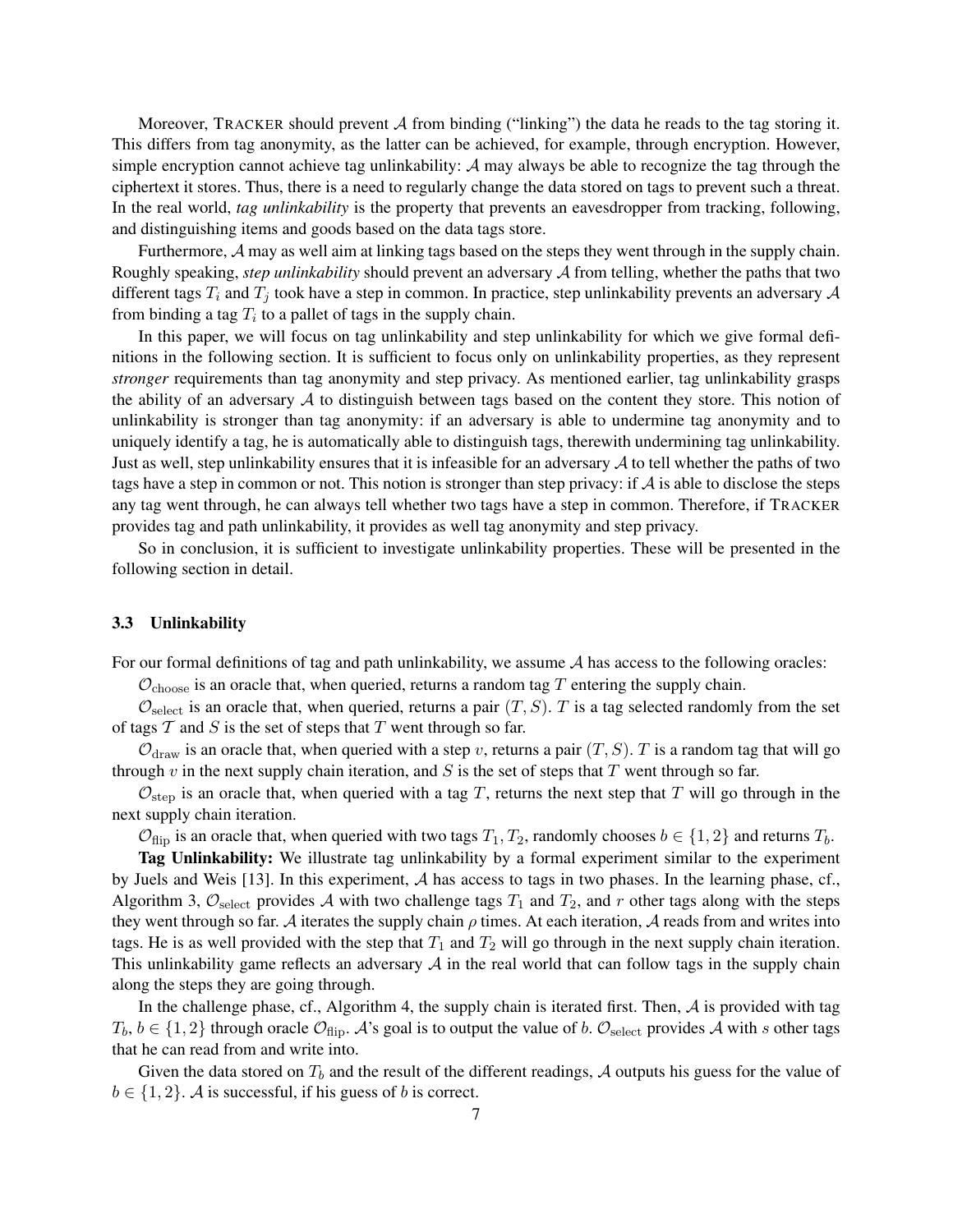$$
(T_1, S_1) \leftarrow \mathcal{O}_{select};
$$
\n
$$
(T_2, S_2) \leftarrow \mathcal{O}_{select};
$$
\n
$$
for i := 1 to \rho do
$$
\n
$$
ITERATESUPPLYCHAIN;
$$
\n
$$
T_1 \rightarrow \mathcal{O}_{step};
$$
\n
$$
v_{T_1,(i+1)} \leftarrow \mathcal{O}_{step};
$$
\n
$$
s_{T_1}^i := READ(T_1);
$$
\n
$$
T_2 \rightarrow \mathcal{O}_{step};
$$
\n
$$
v_{T_2,(i+1)} \leftarrow \mathcal{O}_{step};
$$
\n
$$
r_2 \rightarrow \mathcal{O}_{step};
$$
\n
$$
v_{T_2,(i+1)} \leftarrow \mathcal{O}_{step};
$$
\n
$$
r_3 \leftarrow \mathcal{O}_{step};
$$
\n
$$
r_4 \leftarrow \mathcal{O}_{step} \setminus \mathcal{O}_{step};
$$
\n
$$
r_5 \leftarrow \mathcal{O}_{step};
$$
\n
$$
r_6 \leftarrow \mathcal{O}_{step} \setminus \mathcal{O}_{step};
$$
\n
$$
r_7 \leftarrow \mathcal{O}_{step};
$$
\n
$$
r_8 \leftarrow \mathcal{O}_{step};
$$
\n
$$
r_9 \leftarrow \mathcal{O}_{select};
$$
\n
$$
s_{T_1}^i := READ(T_2);
$$
\n
$$
v_{T_1, (i+1)} \leftarrow \mathcal{O}_{step};
$$
\n
$$
r_1^i := READ(T_1);
$$
\n
$$
r_2^i := READ(T_2);
$$
\n
$$
r_3^i := READ(T_1);
$$
\n
$$
r_4^i := READ(T_1);
$$
\n
$$
r_5 \leftarrow \mathcal{O}_{select};
$$
\n
$$
r_6 \leftarrow \mathcal{O}_{step};
$$
\n
$$
r_7^i := READ(T_1);
$$
\n
$$
r_8 \leftarrow \mathcal{O}_{step};
$$
\n
$$
r_9 \leftarrow \mathcal{O}_{select};
$$
\n
$$
r_1^i := READ(T_1);
$$
\n
$$
r_
$$

 $A$ 's tag unlinkability learning phase

# Definition 3 (Tag Unlinkability). TRACKER *provides tag unlinkability* ⇔ *For adversary A, inequality Pr*(*A outputs a correct guess*)  $\leq \frac{1}{2} + \epsilon$  holds, where  $\epsilon$  is negligible.

*Discussion: Unlinkability in between reader interactions* This paper targets passive tags that only feature storage capabilities and therewith cannot perform any (cryptographic) computation. Consequently, tags cannot update their state after an interaction with a reader on their own, and tags cannot perform any kind of access control. Hence, the tag state does not change in between two protocol executions, and an adversary can easily access a tag's state. Under such circumstances, it is therefore *impossible* to provide tag unlinkability against a powerful adversary who tries to link tags in between two subsequent reader interactions (cf., formal proof by Vaudenay [25]). However, we conjecture that, in a real world scenario, an adversary cannot permanently access tags or eavesdrop tags' communications, but there is *at least one* unobserved interaction between a tag and a reader. This is also in accordance with related work, such as Ateniese et al. [2], Dimitrou [8], Sadeghi et al. [22]. We implement this in our definition of adversary  $A$  in Algorithm 4 by iterating the supply chain before calling oracle  $\mathcal{O}_{\text{flip}}$  and giving tag  $T_b$  to  $\mathcal{A}$ .

Step unlinkability: TRACKER should prevent an adversary A from being able to tell, whether the paths of two different tags  $T_i$  and  $T_j$  have a step in common.

This is formalized as follows: in the learning phase, cf., Algorithm 5,  $\mathcal{A}(\rho, r, s, \epsilon)$  calls  $\mathcal{O}_{\text{choose}}$  which provides him with a random tag that just entered the supply chain at step  $v_0$ . A then iterates the supply chain for a maximum of  $\rho$  times. At each iteration i, A reads out T's state and writes into T. Also,  $\mathcal{O}_{step}$  provides A with the step  $v_{T,(i+1)}$  that T will go through in the next supply chain iteration. A then queries the oracle  $\mathcal{O}_{\text{draw}}$  with step  $v_{T,(i+1)}$ .  $\mathcal{O}_{\text{draw}}$  provides A with r tags  $T_{i,j}$  that will go through  $v_{T,(i+1)}$  in the next supply chain iteration that he can read and write into. Also,  $\mathcal{O}_{select}$  provides A with s tags  $T'_{i,j}$  from T along with the steps they went through so far. A is also provided with the next step of tags  $T'_{i,j}$  by calling the oracle  $\mathcal{O}_{step}$ . A then iterates the supply chain and reads the updated states of the r tags provided by  $\mathcal{O}_{draw}$  and the s tags provided by  $\mathcal{O}_{\text{select}}$ .

As in the tag unlinkability game, this step unlinkability game reflects the capabilities of an active adversary who, besides eavesdropping on tags' communication, can as well follow tags and tamper with their internal states along different steps of the supply chain.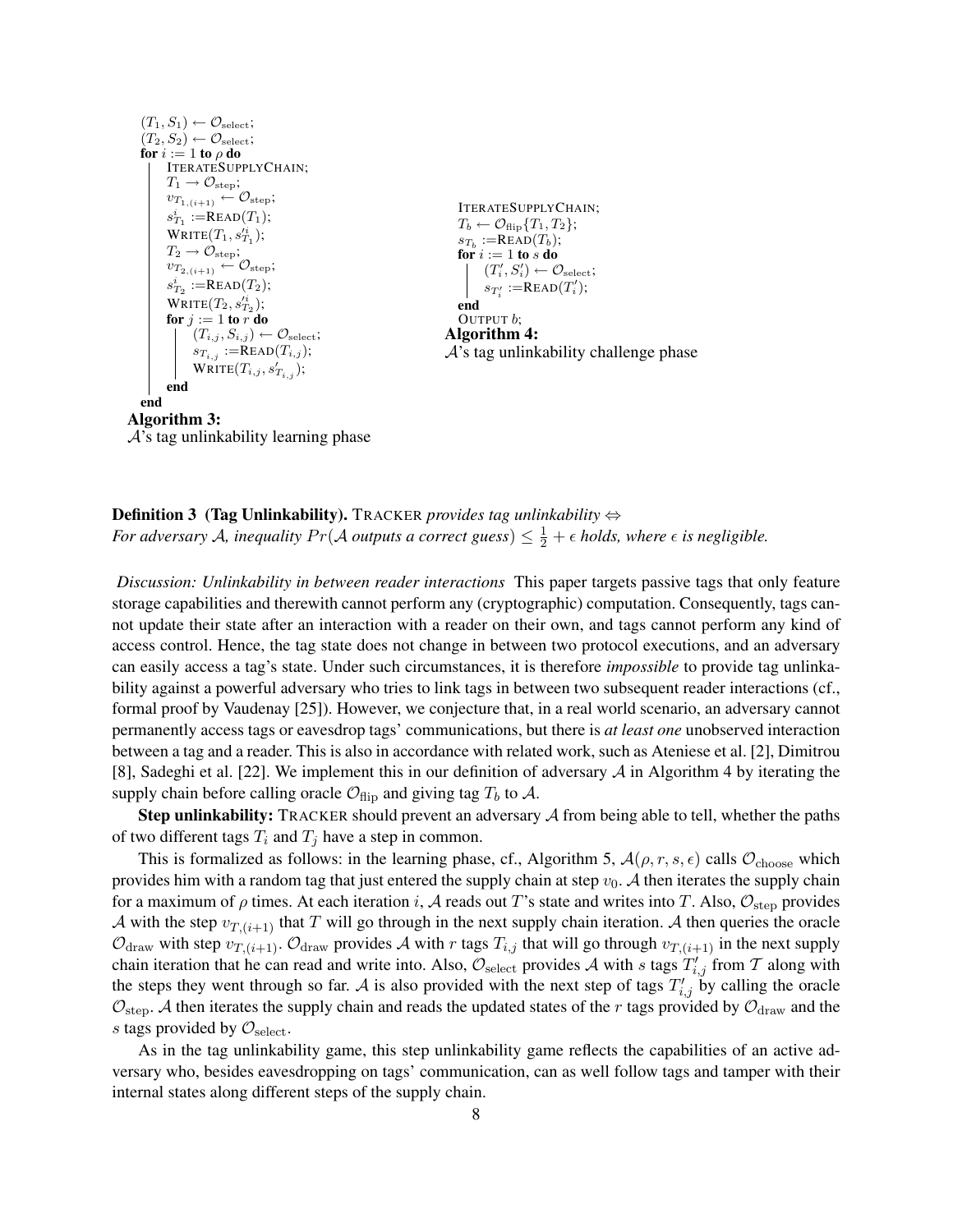

In the challenge phase, cf., Algorithm 6,  $\mathcal A$  is provided with a challenge tag  $T_c$  which just entered the supply chain. A's goal is to tell whether the paths that tag T and tag  $T_c$  took have a step in common – trivially, besides the initial step  $v_0$ . A iterates the supply chain for a maximum of  $\rho$  times. At each iteration i, A reads out and writes into  $T_c$ . A calls as well the oracle  $\mathcal{O}_{select}$  that provides him with s tags  $T_{i,j}$  which he can read and write into. He is also provided with the step  $v_{T_{i,j}}$  that  $T_{i,j}$  will go through in the next iteration. A then iterates the supply chain and reads the updated state of the s tags. At the end of the challenge phase, A reads the current state of tag  $T_c$  and outputs  $b = 1$ , if  $T_c$  and T have a step in common (besides  $v_0$ ), and  $b = 2$  if they do not have a step in common (besides  $v_0$ ). The adversary is successful, if his guess is correct.

# Definition 4 (Step Unlinkability). TRACKER *provides step unlinkability*⇔

*For adversary A, inequality Pr*(*A outputs a correct guess*)  $\leq \frac{1}{2} + \epsilon$  *holds, where*  $\epsilon$  *is negligible.* 

The above definition covers unlinkability of individual steps in the supply chain. Note that "step unlinkability" is stronger than "unlinkability of paths" that prevents an adversary  $A$  from telling whether two tags went through the same path or not. If  $\mathcal A$  is able to tell whether two tags went through the same path then he automatically knows that the paths of these two tags have steps in common. So, if TRACKER provides step unlinkability, it will as well provide path unlinkability. Step *unlinkability* also implies step and path *privacy*.

# 4 Tracker Protocol

**Protocol overview:** In TRACKER, a tag T's state  $s_T^l$  represents the sequence of steps in the supply chain that  $T$  went through. The main concept is to represent different paths in the supply chain using different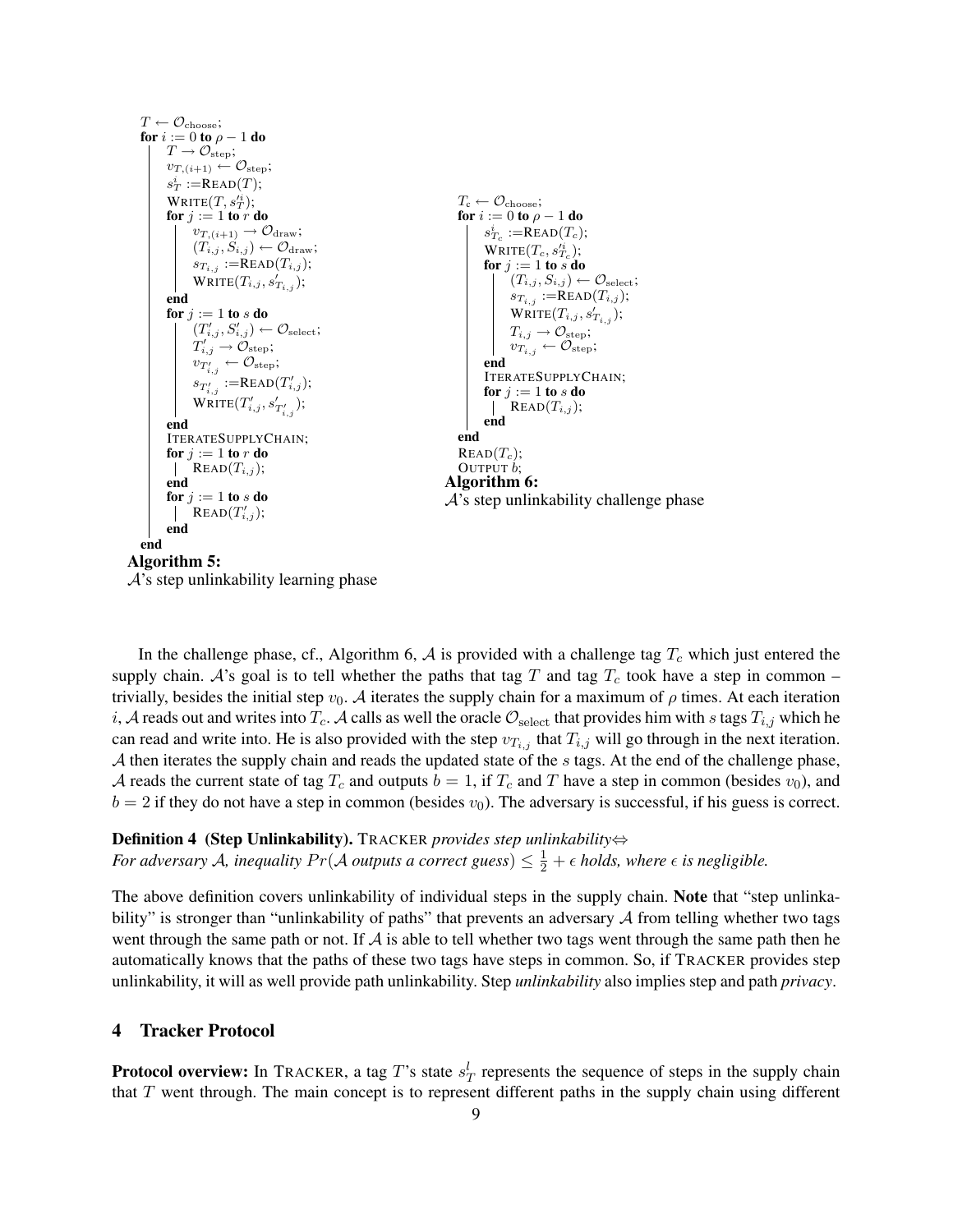*polynomials*. More precisely, at the end of a supply chain's valid path  $\mathcal{P}_{valid}$ , a tag's state  $s_T^l$  will match the evaluation of a unique polynomial  $Q_{\mathcal{P}_{valid}}(x)$  in a fixed value  $x_0$ . Therefore, a path in the supply chain is represented by  $Q_{\mathcal{P}_{valid}}(x_0) \in \mathbb{F}_q$  providing a compact and efficient representation of paths.

Now, TRACKER relies on the property that for any two *different* paths  $P \neq P'$ , valid or not, the equation  $Q_{\mathcal{P}}(x_0) = Q_{\mathcal{P}}(x_0)$  holds only with negligible probability. Two different paths will result in two different polynomial evaluations. As a result, the state of a tag  $T$  at the end of the supply chain can be uniquely related to one single (valid) path.

However, the path representation as presented above does not suffice to prevent path cloning, i.e., copying the path of a valid tag into a fake tag and then injecting the fake tag in the supply chain. To tackle this problem, tags will store  $Q_{\mathcal{P}_{valid}}(x_0)$  multiplied by a keyed HMAC of their unique IDs. HMAC serves two purposes: first, it proves that tags are issued by a legitimate authority and prevents an adversary from injecting its own tags. Second, it allows to map the tag's ID to a random number that cannot be predicted by the adversary. A tag's state therefore consists of three elements that are: a unique ID,  $HMAC_k(ID)$  and  $HMAC_k(ID) \cdot Q_{\mathcal{P}_{valid}}(x_0).$ 

TRACKER can be structured into three parts: 1.) Issuer I writes an initial state  $s_T^0$  into a new tag T. 2.) Readers successively compute the evaluation of a polynomial: to achieve the evaluation of the "entire" polynomial  $Q_{\mathcal{P}_{valid}}(x_0)$  at the end of a valid path, each reader visited by tag T computes T's new state  $s_T^i$  by applying simple arithmetic operations represented by the function  $f_i$  on the T's current state  $s_T^{i-1}$  $\overset{i-1}{T}$ . Eventually, this results in the evaluation of the entire polynomial  $Q_{\mathcal{P}_{valid}}(x_0)$ . 3.) Finally, manager M checks a tag's state  $s_T^l$ . M knows a set of  $\nu$  evaluations of valid polynomials  $Q_{\mathcal{P}_{\text{valid}_i}}(x_0)$ . M checks whether one of these polynomials corresponds to  $s_T^l$ , and if so, M knows the path the tag has taken.

Privacy and security overview: On the one hand, to protect privacy (more precisely "unlinkability") in TRACKER, tags store only probabilistic elliptic curve Elgamal encryptions of their states, and readers use homomorphic (re-)encryption techniques for the arithmetic operations on encrypted path encodings. At the end of the supply chain, the manager can then decrypt and identify the path.

On the other hand, security of TRACKER relies on both the security of Elgamal and the security of HMAC. A tag stores an *encrypted* state of the three elements: ID,  $HMAC_k(ID)$  and  $HMAC_k(ID) \cdot Q_{\mathcal{P}_{valid}}(x_0)$ . Although an adversary can always have access to encryptions of  $HMAC_k(ID)$  and encryptions of  $Q_{P_{valid}}(x_0)$ , he cannot come up with an encryption that corresponds to the product of the underlying plaintexts, that is,  $HMAC_k(ID) \cdot Q_{P_{valid}}(x_0)$ . We show in Section 5.2 that if an adversary A is able to come up with an encryption of HMAC<sub>k</sub>(ID)  $Q_{\mathcal{P}_{valid}}(x_0)$ , he will be able to break either computational Diffie-Hellman (CDH) or HMAC security. Before the detailed protocol description in Section 4.3, we will first provide an overview about TRACKER's polynomial path encoding and elliptic curve encryption used in this paper.

#### 4.1 Path Encoding in Tracker

TRACKER's polynomial path encoding is based on techniques for software fault detection. Noubir et al. [19] propose to encode a software's state machine using polynomials such that the exact sequence of states visited during run-time generates a unique "mark". Therewith, run-time faults can be detected. TRACKER's path encoding is based on the one by Noubir et al. [19] and will be described in the following.

For each step  $v_i, 1 \le i \le \eta$ , in the supply chain,  $v_i$  is associated with a unique random number  $a_i \in \mathbb{F}_q$ , where q is a large prime. Accordingly, the issuer's step  $v_0$  is associated with a random number  $a_0 \in \mathbb{F}_q$ .

As mentioned above, a path in the supply chain is represented as a polynomial in  $\mathbb{F}_q$ . The polynomial corresponding to a path  $\mathcal{P} = \overrightarrow{v_0v_1 \dots v_l}$  is defined in Equation (1). All operations are in  $\mathbb{F}_q$ .

$$
Q_{\mathcal{P}}(x) := a_0 x^l + \sum_{i=1}^l a_i x^{l-i}.
$$
 (1)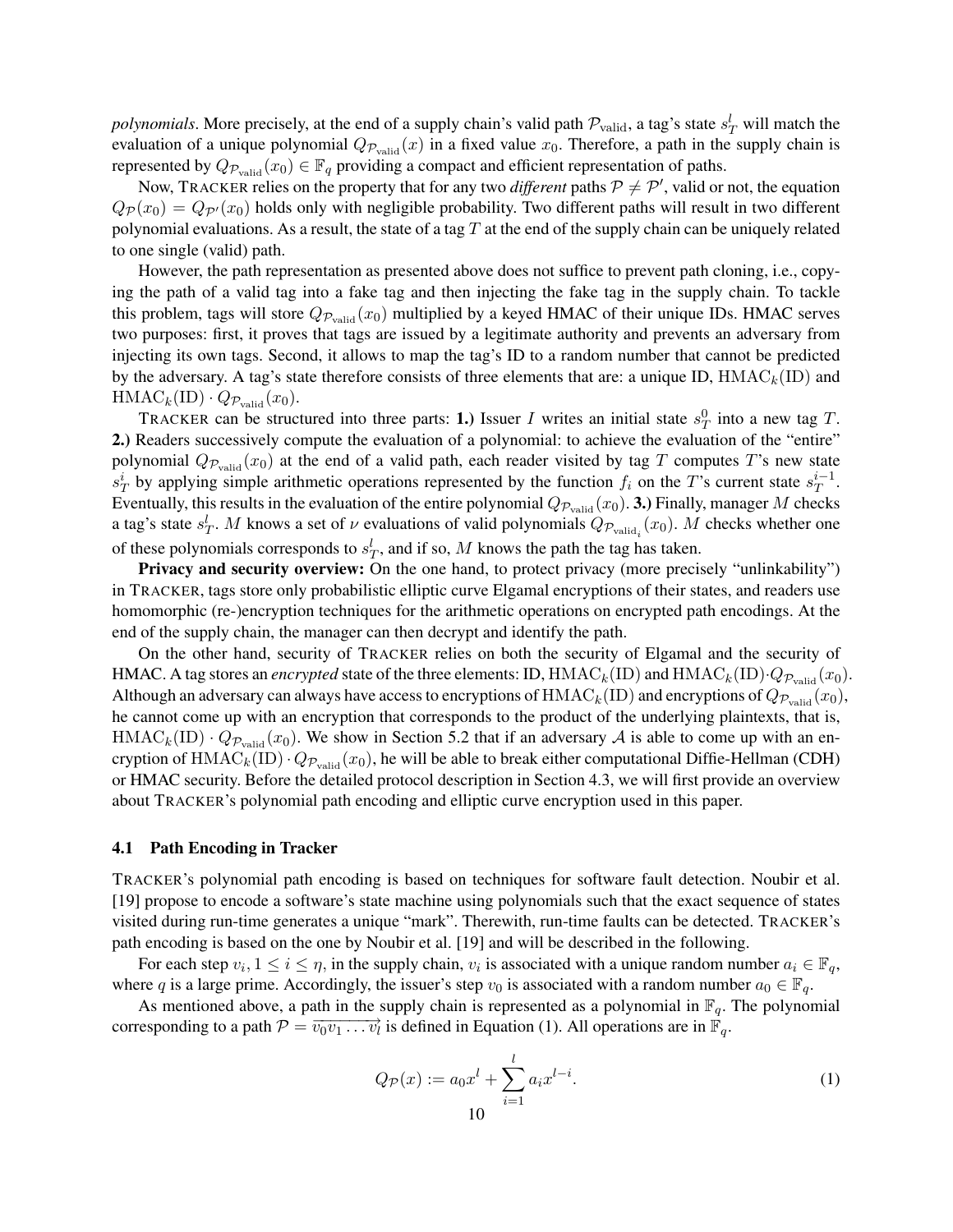To have a more compact representation of paths, a path  $P$  is represented as the evaluation of  $Q_{\mathcal{P}}(x)$  in  $x_0$ , where  $x_0$  is a generator of  $\mathbb{F}_q^*$ . We denote  $\phi(\mathcal{P}) = Q_{\mathcal{P}}(x_0)$ . The above path encoding using polynomials with random coefficients  $a_i \in \mathbb{F}_q$  has the desired property that any two different paths result in distinct polynomial evaluations with high probability. That is,  $\forall P, P'$  with  $P \neq P'$ , equation  $\phi(P) = \phi(P')$  holds with probability  $\frac{1}{q}$ , cf., Noubir et al. [19].

Let T be a tag with a unique ID that took path P. We define T's path mark as:  $\phi_{ID}(P) := \text{HMAC}_k(\text{ID}) \cdot$  $\phi(\mathcal{P})$ . As defined above, the path mark depends on tags' ID to prevent an adversary from copying the path mark of a tag into another one. Although the path mark depends on ID, knowledge of  $\phi_{\text{ID}}(\mathcal{P})$  and HMAC<sub>k</sub>(ID) allows M to always derive  $\phi(\mathcal{P})$  and identify  $\mathcal{P}$ .

**Readers:** The path mark  $\phi_{\text{ID}}(\mathcal{P})$  is stored on the tag. A reader that is visited by a tag T reads T's current path mark, updates it, and writes the updated path mark back into T. To eventually achieve the evaluation of path mark  $\phi_{ID}(\mathcal{P})$  of path  $\mathcal{P} = \overline{v_0 v_1 \dots v_{i-1} v_i v_{i+1} \dots v_l}$ , the per reader effort is quite low. Assume that T arrives at reader  $R_i$ , i.e., step  $v_i$  in the supply chain. So far, T went through (sub-)path  $\mathcal{P}_{i-1} = \overrightarrow{v_0v_1 \dots v_{i-1}}$ , and stores ID, HMAC<sub>k</sub>(ID), and path mark  $\phi_{ID}(\mathcal{P}_{i-1})$ .

To get  $\phi_{\text{ID}}(\mathcal{P}_i)$ , reader  $R_i$  simply computes its state transition function  $f_{R_i}$  defined as

$$
f_{R_i}(x) := x_0 x + \text{HMAC}_k(\text{ID}) \cdot a_i.
$$

So,  $\phi_{\text{ID}}(\mathcal{P}_i) := f_{R_i}(\phi_{\text{ID}}(\mathcal{P}_{i-1})) = x_0 \phi_{\text{ID}}(\mathcal{P}_{i-1}) + \text{HMAC}_k(\text{ID}) \cdot a_i$ .  $R_i$  writes  $\phi_{\text{ID}}(\mathcal{P}_i)$  in  $T$ . By construction, this will eventually result in  $\phi_{\text{ID}}(\mathcal{P}_i) = \text{HMAC}_k(\text{ID}) \cdot (a_0 x_0^i + \sum_{j=1}^i a_j x_0^{i-j})$  $\phi_0^{i-j}$ ) = HMAC<sub>k</sub>(ID) $\cdot \phi(\mathcal{P}_i)$ . Tag state decoding: This operation corresponds to the CHECK function of the TRACKER protocol.

The state  $s_T^l$  of a valid tag T in the supply chain that went through a valid path  $\mathcal{P}_{valid}$  consists of a tuple of three elements  $s_T^l := (\text{ID}, \text{HMAC}_k(\text{ID}), \phi_{\text{ID}}(\mathcal{P}_{\text{valid}})).$ 

Before decoding  $\phi_{ID}(\mathcal{P}_{valid})$ , M provided with the secret key k and ID, computes HMAC<sub>k</sub>(ID) and verifies the second element of T's state. If T passes the verification, M multiplies  $\phi_{ID}(\mathcal{P}_{valid})$  by  $HMAC_k(ID)^{-1}$ to get  $\phi(\mathcal{P}_{\text{valid}})$ .  $M$  stores a list of all possible  $\phi(\mathcal{P}_{\text{valid}_i})$  along with their corresponding valid paths. Given  $\phi(\mathcal{P}_{valid})$ , M will be able to check and identify the path  $\mathcal{P}_{valid}$ .

As we will now see in the following paragraphs, tags in TRACKER store *encrypted* versions of ID,  $\text{HMAC}_k(\text{ID})$  and  $\phi_{\text{ID}}(\mathcal{P}_{\text{valid}})$ . So in conclusion, a tag stores the tuple:  $s_T^l = (E(\text{ID}), E(\text{HMAC}_k(\text{ID})),$  $E(\phi_{\text{ID}}(\mathcal{P}_{\text{valid}})).$ 

## 4.2 Elliptic Curve Elgamal Cryptosystem

An elliptic curve Elgamal cryptosystem provides the following usual set of operations:

**Setup:** The system outputs an elliptic curve  $\mathcal E$  over a finite field  $\mathbb F_p$ . Let P be a point on  $\mathcal E(\mathbb F_p)$  of a large prime order q such that the discrete logarithm problem is intractable for  $G = \langle P \rangle$ . Here, p and q are TRACKER security parameters, e.g.,  $|p| = |q| = 160$  bit.

**Key generation:** The secret key is  $sk \in \mathbb{F}_q$ . The corresponding public key pk is the pair of points  $(P, Y = sk \cdot P).$ 

**Encryption:** To encrypt a point  $M \in \mathcal{E}$ , one randomly selects  $r \in \mathbb{F}_q$  and computes  $E(M) := (U, V) =$  $(r \cdot P, M + r \cdot Y)$ . The ciphertext is  $c = (U, V)$ .

**Decryption:** To decrypt a ciphertext  $c = (U, V)$ , one computes  $D(c) := U - sk \cdot V = M$ . In TRACKER, a tag in the supply chain stores the elliptic curve Elgamal encryption of its unique ID,  $HMAC_k(ID)$ , and a path mark  $\phi_{\text{ID}}(\mathcal{P})$ . Without loss of generality, we assume that ID of a tag is a random point in the elliptic curve  $\mathcal E$  and that HMAC<sub>k</sub>(ID) is an element of  $\mathbb F_q$  such that  $|q| = 160$  bits.

To encrypt HMAC<sub>k</sub>(ID) and  $\phi_{ID}(P)$  in  $\mathbb{F}_q$  using Elgamal over elliptic curves, we need a point mapping which transforms a message  $m \in \mathbb{F}_q$  to a point in the elliptic curve  $\mathcal{E}$ .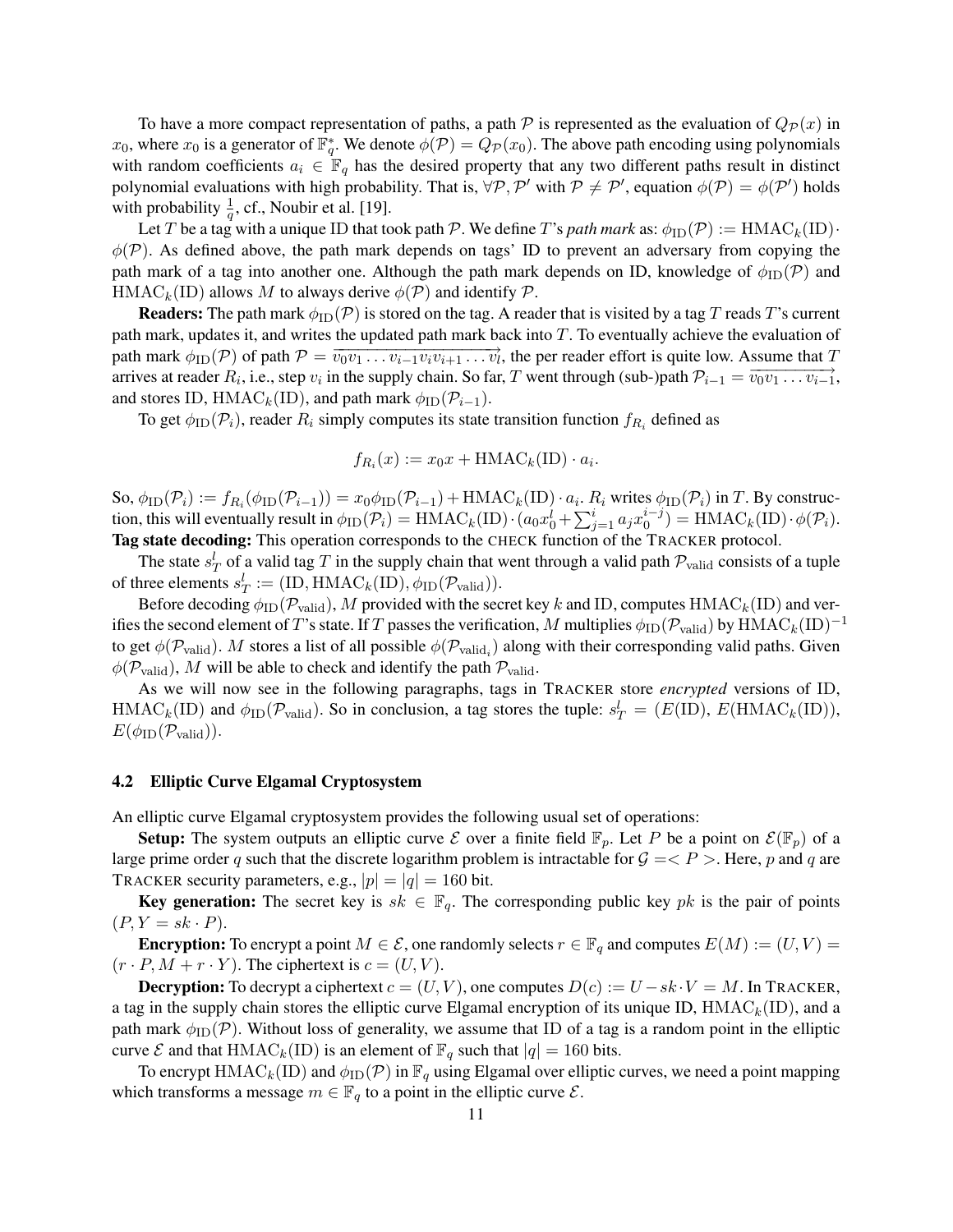**Point mapping:** We use a simple additively homomorphic mapping  $\mathcal{M} : \mathbb{F}_q \to \mathcal{E}$  that preserves the properties of our polynomial path encoding with respect to the probability of path "collisions". Message  $m \in \mathbb{F}_q$  is mapped to a point in  $\mathcal E$  by  $\mathcal M(m) = m \cdot P$ , where P is a point in  $\mathcal E$  of large prime order q.

This mapping is a one-to-one mapping from  $\mathbb{F}_q$  to  $\mathcal{G} \leq P >:$  if  $\exists m_1, m_2 \in \mathbb{F}_q$  such that  $\mathcal{M}(m_1) =$  $\mathcal{M}(m_2)$ , then  $m_1 = m_2 \mod q$ . Therefore, the probability that the mappings of two path marks collide in E, i.e.,  $\mathcal{M}(\phi_{\text{ID}}(\mathcal{P}_1)) = \mathcal{M}(\phi_{\text{ID}}(\mathcal{P}_2))$ , is the same as the probability that two path marks collide in  $\mathbb{F}_q$ . This mapping is not reversible which means that we cannot deduce  $\phi_{\text{ID}}(\mathcal{P})$  from  $\mathcal{M}(\phi_{\text{ID}}(\mathcal{P}))$ . However, this is not an issue in TRACKER: as mentioned above, the manager knows the valid paths in advance. So he computes and stores the *mappings*  $\mathcal{M}(\phi(\mathcal{P}_{valid_i})) \in \mathcal{E}$ , instead of computing and storing  $\phi(\mathcal{P}_{valid_i}) \in \mathbb{F}_q$ . Given ID, the manager computes HMAC<sub>k</sub>(ID), derives the mapping  $\mathcal{M}(\phi(\mathcal{P})) \in \mathcal{E}$  from  $\mathcal{M}(\phi_{\text{ID}}(\mathcal{P}))$ , and then checks if P is a valid path by comparing  $\mathcal{M}(\phi(\mathcal{P}))$  with the list of valid mappings..

#### 4.3 Detailed Protocol Description

TRACKER consists of an initial setup phase, the preparation of new tags entering the supply chain, reader and tag interaction as part of the supply chain, and finally a path verification conducted by manager M.

**Tracker initialization:** Issuer I sets up an elliptic curve Elgamal cryptosystem and generates the secret key sk and the public key  $pk = (P, Y = sk \cdot P)$  such that the order of P is a large prime q,  $|q| = 160$  bit.

Then, I selects  $x_0$  a generator of the finite field  $\mathbb{F}_q$ , and selects randomly a value  $a_0 \in \mathbb{F}_q$ . I generates a random bit string k,  $|k| = 160$  bit. The initial step  $v_0$ , representing the issuer in the supply chain, is associated with  $(a_0, k)$ .

Similarly, I generates  $\eta$  random numbers  $a_i \in \mathbb{F}_q$ ,  $1 \leq \eta$ . I sends to each reader  $R_i$ , representing step  $v_i$ , the tuple  $(x_0, a_i)$  using a secure channel.

Also using a secure channel, I provides manager M with secret key sk, generator  $x_0$ , key k and tuples  $(i, a_i)$ . Therewith, M is informed which reader  $R_i$  at step  $v_i$  knows which  $a_i$ . As M knows which paths in the supply chain will be valid, he now computes all the  $\nu$  valid  $\phi(\mathcal{P}_{valid})$  using Equation (1). Finally, M computes and stores pairs  $(M(\phi(\mathcal{P}_{valid})),$  steps), where steps is the sequence of steps  $\overrightarrow{v_0v_{\mathcal{P}_{valid},1}v_{\mathcal{P}_{valid},2} \dots v_{\mathcal{P}_{valid},l}}$ of  $\mathcal{P}_{valid_i}$ . That is, M knows for each mapping the sequence of steps. Therefore, the manager verifies the validity of the path and if the path is valid he can identify it.

In conclusion,  $x_0$  is public, the  $a_i$  are secret and only known by reader  $R_i$  and M. Also, only M and I know sk and k.

**Tag preparation:** For each new tag T entering the supply chain, I draws a random point ID  $\in \mathcal{E}$  which is T's unique identifier. Now, let HMAC<sub>k</sub> be a (secure) HMAC algorithm [5], HMAC<sub>k</sub> $(m)$ :  $\mathbb{F}_q \times \mathcal{E} \to \mathbb{F}_q$ . Provided with key k, Issuer computes  $HMAC_k(ID)$ .

*I* then selects three random numbers  $r_{\text{ID}}^0$ ,  $r_{\phi}^0$ ,  $r_{\phi}^0 \in \mathbb{F}_q$  to compute the following ciphertexts:

$$
c_{\text{ID}}^0 = E(\text{ID}) = (U_{\text{ID}}^0, V_{\text{ID}}^0) = (r_{\text{ID}}^0 \cdot P, \text{ID} + r_{\text{ID}}^0 \cdot Y)
$$
  
\n
$$
c_{\sigma}^0 = E(\text{HMAC}_k(\text{ID})) = (U_{\sigma}^0, V_{\sigma}^0) = (r_{\sigma}^0 \cdot P, \text{HMAC}_k(\text{ID}) \cdot P + r_{\sigma}^0 \cdot Y)
$$
  
\n
$$
c_{\phi}^0 = E(\phi_{\text{ID}}(v_0)) = (U_{\phi}^0, V_{\phi}^0) = (r_{\phi}^0 \cdot P, \text{HMAC}_k(\text{ID}) \cdot a_0 \cdot P + r_{\phi}^0 \cdot Y)
$$

Finally, I writes state  $s_T^0 = (c_{\text{ID}}^0, c_{\sigma}^0, c_{\phi}^0)$  into T that can enter the supply chain.

**Tag and reader interaction in the supply chain:** Assume a tag  $T$  arrives at step  $v_i$  and reader  $R_i$  in the supply chain. Without loss of generality, assume that the path that tag T took so far is  $\mathcal{P}_{i-1} = \overrightarrow{v_0v_1...v_{i-1}}$ and let  $\mathcal{P}_i = \overrightarrow{v_0v_1...v_i}$ .  $R_i$  reads out T's current state  $s_T^{i-1} = (c_{\text{ID}}^{i-1}, c_{\sigma}^{i-1}, c_{\phi}^{i-1})$ .

Given the ciphertexts  $c_{\phi}^{i-1} = (U_{\phi}^{i-1})$  $\phi_{\phi}^{i-1}, V_{\phi}^{i-1}, c_{\sigma}^{i-1} = (U_{\sigma}^{i-1}, V_{\sigma}^{i-1})$ , generator  $x_0$ , and  $a_i$ ,  $R_i$  computes  $c^i_\phi = (U^i_\phi, V^i_\phi)$ :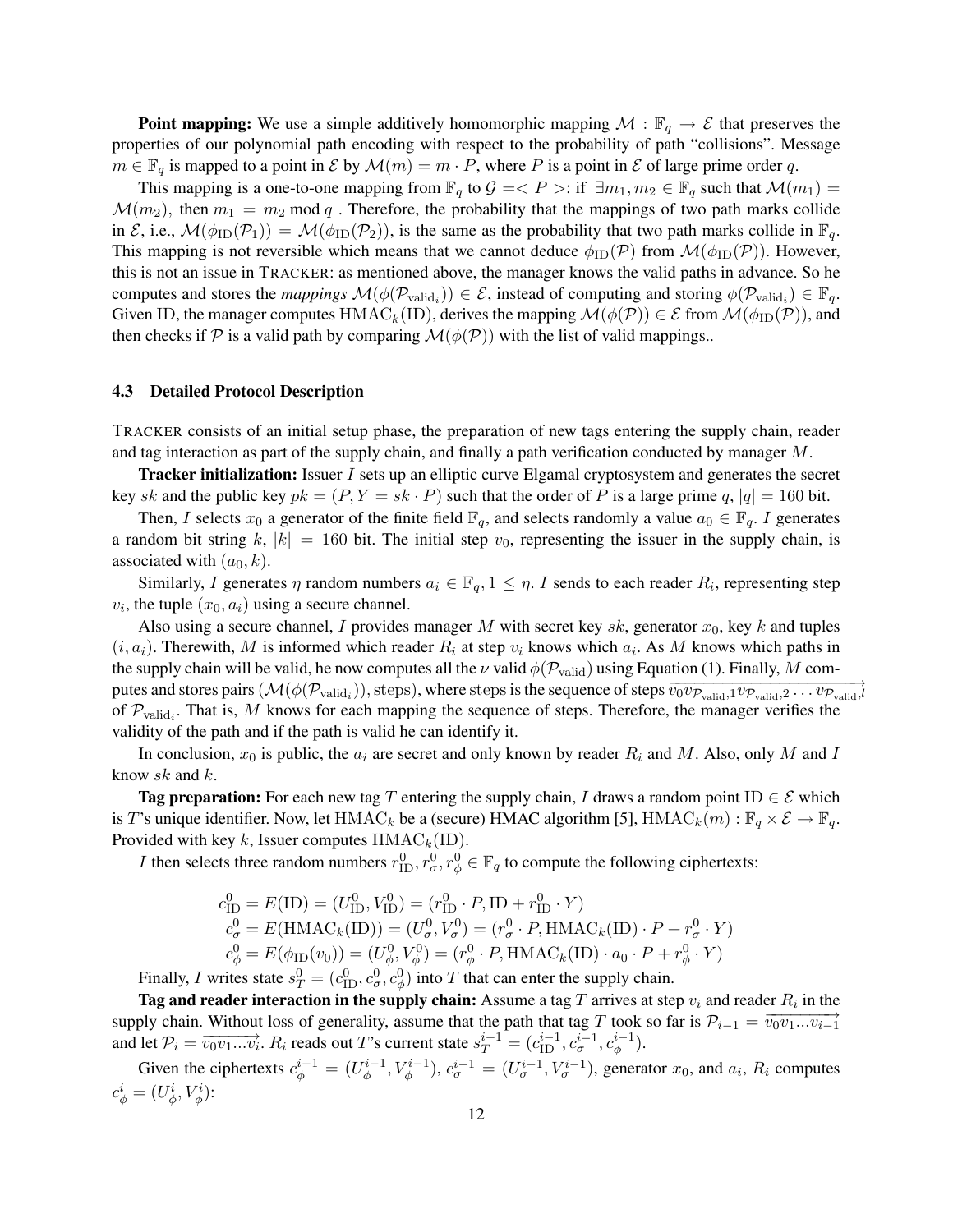$$
U_{\phi}^{i} = x_{0} \cdot U_{\phi}^{i-1} + a_{i} \cdot U_{\sigma}^{i-1} = (x_{0}r_{\phi}^{i-1} + a_{i}r_{\sigma}^{i-1}) \cdot P
$$
  
\n
$$
V_{\phi}^{i} = x_{0} \cdot V_{\phi}^{i-1} + a_{i} \cdot V_{\sigma}^{i-1}
$$
  
\n
$$
= x_{0}(\sum_{j=0}^{i-1} \text{HMAC}_{k}(\text{ID}) \cdot a_{j}x_{0}^{i-1-j} \cdot P + r_{\phi}^{i-1} \cdot Y) + a_{i}(\text{HMAC}_{k}(\text{ID}) \cdot P + r_{\sigma}^{i-1} \cdot Y)
$$
  
\n
$$
= \sum_{j=0}^{i-1} \text{HMAC}_{k}(\text{ID}) \cdot a_{j}x_{0}^{i-1-j} \cdot P + \text{HMAC}_{k}(\text{ID}) \cdot a_{i} \cdot P + x_{0}r_{\phi}^{i-1} \cdot Y + a_{i}r_{\sigma}^{i-1} \cdot Y
$$
  
\n
$$
= \text{HMAC}_{k}(\text{ID}) \cdot \sum_{j=0}^{i} a_{j}x_{0}^{i-j} \cdot P + (x_{0}r_{\phi}^{i-1} + a_{i}r_{\sigma}^{i-1}) \cdot Y
$$
  
\n
$$
= \mathcal{M}(\text{HMAC}_{k}(\text{ID}) \cdot \phi(P_{i})) + (x_{0}r_{\phi}^{i-1} + a_{i}r_{\sigma}^{i-1}) \cdot Y = \mathcal{M}(\phi_{\text{ID}}(P_{i})) + (x_{0}r_{\phi}^{i-1} + a_{i}r_{\sigma}^{i-1}) \cdot Y
$$

In conclusion, the above is the homomorphic encryption variant of the reader computation of Section 4.1.

 $\overline{Y}$ 

To get  $c_{\text{ID}}^i$  and  $c_{\sigma}^i$ , reader  $R_i$  re-encrypts  $c_{\text{ID}}^{i-1}$  and  $c_{\sigma}^{i-1}$ , respectively: it picks randomly two numbers  $r'_{\text{ID}}$ and  $r'_{\sigma} \in \mathbb{F}_q$  and outputs two new ciphertexts  $c_{\text{ID}}^i = (U_{\text{ID}}^i, V_{\text{ID}}^i) = (r'_{\text{ID}} \cdot P + U_{\text{ID}}^{i-1}, r'_{\text{ID}} \cdot Y + V_{\text{ID}}^i)$  and  $c^i_\sigma = (U^i_\sigma, V^i_\sigma) = (r'_\sigma \cdot P + U^{i-1}_\sigma, r'_\sigma \cdot Y + V^i_\sigma).$ 

The reader also re-encrypts  $c^i_\phi$ . It picks randomly  $r'_\phi \in \mathbb{F}_q$  and outputs:  $c^{i}_\phi = (U^{i}_\phi, V^{i}_\phi) = (r'_\phi \cdot P +$  $U^i_{\phi}$ ,  $r'_{\phi} \cdot Y + V^i_{\phi}$ ). Finally,  $R_i$  writes the new state  $s^i_T = (c^i_{\text{ID}}, c^i_{\sigma}, c^i_{\phi})$  into T.

Path verification by M: This operation corresponds to TRACKER's realization of the CHECK function. Upon reading a tag's state  $s_T^l = (c_{\text{ID}}^l, c_\sigma^l, c_\phi^l)$ , M decrypts  $c_{\text{ID}}^l$  and gets ID  $\in \mathcal{E}$ . M checks then for cloning by looking up ID in M's database  $DB_{clone}$ . If ID  $\in DB_{clone}$ , then M outputs  $\emptyset$  and rejects T.

Otherwise, M decrypts  $c^l_{\sigma}$  to get a point  $Q \in \mathcal{E}$ . M computes  $\text{HMAC}_k(\text{ID})$  and  $\mathcal{M}(\text{HMAC}_k(\text{ID}))$ , and verifies whether the equation  $Q = \mathcal{M}(\text{HMAC}_k(\text{ID}))$  holds. If it does not, M outputs  $\emptyset$  and rejects T. If  $Q = \mathcal{M}(\text{HMAC}_k(\text{ID}))$ , M decrypts  $c^l_{\phi}$  which results in a point  $Q'$ . Given  $\text{HMAC}_k(\text{ID})$ , M computes the inverse of HMAC<sub>k</sub>(ID)  $\in \mathbb{F}_q$ , and then computes  $\pi = \text{HMAC}_k(\text{ID})^{-1} \cdot Q' = \mathcal{M}(\phi(\mathcal{P}))$ .

M checks, whether  $\pi$  is in his list of valid mappings  $\mathcal{M}(\phi(\mathcal{P}_{valid_i}))$ . If there is no match, M outputs  $\emptyset$ and rejects the tag. Otherwise, manager M outputs  $P_{\text{valid}}$  and adds ID to  $DB_{\text{clone}}$ .

# 5 Security and Privacy Analysis

Before giving the security and the privacy analysis, we introduce the security properties of HMAC.

## 5.1 HMAC Security

An HMAC with key k, a message m, and a cryptographic hash function h is defined as  $HMAC<sub>k</sub>(m) :=$  $h(k \oplus \text{opad}||h(k \oplus \text{ipad}||m))$ , where  $||$  is concatenation. For more details about opad and ipad see Krawczyk et al. [16].

If the output of h and the secret key  $k$  are indistinguishable from random data for an adversary, then  $HMAC<sub>k</sub>$  holds the following two properties [4, 5]:

1.) Resistance to existential forgery: Let  $\mathcal{O}_{HMA}^{forge}$  $H_{\text{MAC}_k}$  be an HMAC oracle that, when provided with a message m, returns HMAC<sub>k</sub>(m). An adversary A can choose N messages  $m_1, \ldots, m_N$ , and provide them to the oracle  $\mathcal{O}_{\text{HMA}}^{\text{forge}}$  $H_{\text{MAC}_k}^{\text{torge}}$  to get the corresponding  $\text{HMAC}_k(m_i)$ . Still, the advantage  $\epsilon$  of  $\mathcal A$  to come up with a new pair  $(m, \text{HMAC}_k(m))$ , where  $m \neq m_i, 1 \leq i \leq N$ , is negligible.

2.) Indistinguishability: Let  $\mathcal{O}_{\text{HMAC}_{L}}^{\text{distinguish}}$  $\mu_{\text{HMAC}_{k}}$  be an HMAC oracle, when provided with a message m, it flips a coin  $b \in \{0, 1\}$  and returns a message m' such that: if  $b = 0$ , it returns a random number. If  $b = 1$ , it returns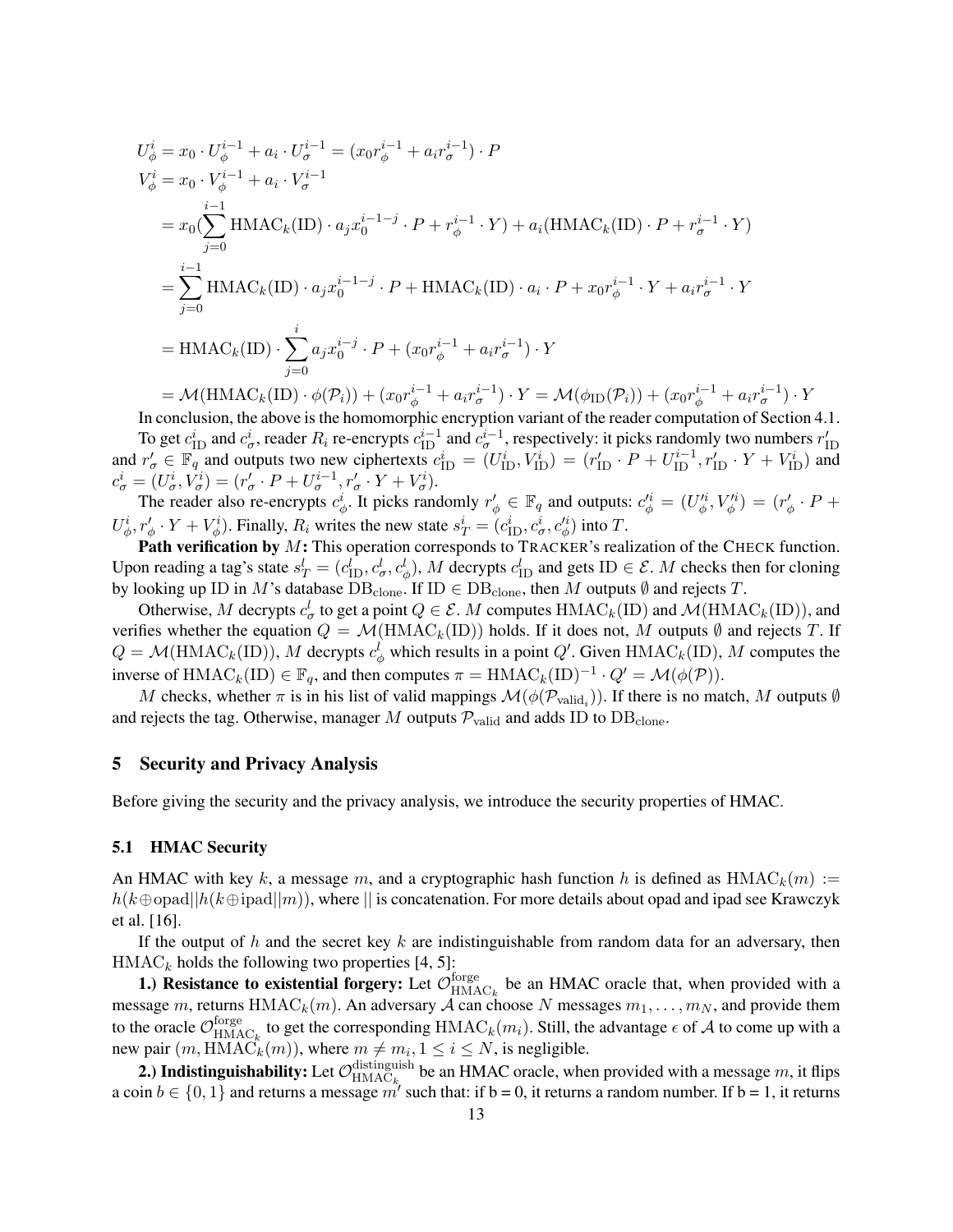HMAC<sub>k</sub> $(m)$ . Even knowing m, A cannot tell if m' is a random number or  $m' = \text{HMAC}_k(m)$ . That is,  $HMAC<sub>k</sub>$  is a pseudo-random function.

## 5.2 Security

First, an adversary A winning the security game of Algorithm 2 implies that A writes into a tag T a valid state  $s_T = (c'_{\text{ID}}, c'_{\sigma}, c'_{\phi})$ . This implies that the pair  $(c'_{\text{ID}}, c'_{\sigma})$  is a valid pair, i.e.,  $c'_{\text{ID}} = E(\text{ID})$  and  $c'_{\sigma}$  =  $E(\text{HMAC}_k(\text{ID}) \cdot P)$ . Producing a *new* valid pair  $(c'_{\text{ID}}, c'_{\sigma})$  entails that A is breaking the security of HMAC as sketched in Lemma 1.

**Note:** We say that A produces a new valid pair  $(c'_{ID} = E(ID), c'_{\sigma} = E(HMAC_k(ID) \cdot P)$ ), if  $(c'_{ID}, c'_{\sigma})$ is not (a re-encryption of) a pair  $(c_{\text{ID}}, c_{\sigma})$  that A read during the learning phase.

# **Lemma 1.** Producing a new valid pair  $(c'_{\text{ID}}, c'_{\sigma})$  contradicts the indistinguishability property of HMAC.

*Proof (Sketch)*. More precisely, we can build an adversary  $A'$  that uses  $A$  to break the indistinguishability property of HMAC<sub>k</sub>. When A provides A' with a new pair  $(c'_{\text{ID}}, c'_{\sigma})$ , A' decrypts  $c'_{\text{ID}}$  and  $c'_{\sigma}$  and gets ID  $\epsilon_{\sigma}$ ), A decrypts  $c_{\text{ID}}$  and  $c_{\sigma}$ and a point Q respectively. A' gives ID to  $\mathcal{O}_{\text{HMAC}_{b}}^{\text{distinguish}}$ distinguish.  $\mathcal{O}_{\text{HMAC}_k}^{\text{distinguish}}$  $\frac{\text{distinguish}}{\text{HMAC}_k}$  returns a message m'. Finally, to break the indistinguishability of HMAC<sub>k</sub>, A' checks whether  $Q = m' \cdot P$ . If so, A' outputs 1, meaning that  $m' = \text{HMAC}_k(\text{ID})$ . Otherwise, A' outputs 0 implying that m' is a random number.

# Theorem 1. TRACKER *is secure under the security of HMAC and the computational Diffie-Hellman (CDH) assumption.*

*Proof.* As of Lemma 1, A cannot compute a new valid pair  $(c'_{\text{ID}}, c'_{\sigma})$ . If A re-uses a valid pair  $(c'_{\text{ID}}, c'_{\sigma})$  read in the learning phase, then providing a valid tuple  $(c'_{\rm ID}, c'_{\sigma}, c'_{\phi})$  implies that A is able to solve an instance of the computational Diffie-Hellman problem as shown below.

Assume there would be an adversary  $\mathcal{A}(\rho, r, \epsilon)$  that breaks the security of TRACKER by choosing arbitrarily a tag  $T \in \mathcal{T}$ , then re-writing it with a valid state  $(c'_{\text{ID}}, c'_{\sigma}, c'_{\phi})$ . If this is the case, and if the output of HMAC is indistinguishable from a random number, we show that there is an adversary  $A'$  that breaks the CDH assumption with non-negligible advantage  $\epsilon'$ .

Note that we do not cover simple cloning here, as an adversary can always succeed in copying the state of a tag that went through a valid path. As discussed before, anti-cloning protection is provided by  $DB_{clone}$ .

Let  $\mathcal{O}_{CDH}$  be an oracle that, when it is queried, selects randomly two elements a and b in  $\mathbb{F}_q$  and returns the tuple  $(P, a \cdot P, b \cdot P)$ . An adversary A' breaks CDH, if given  $(P, a \cdot P, b \cdot P)$ , he outputs  $ab \cdot P$ .

**Overview:** In a nutshell, an adversary  $A$  is able to break TRACKER, if he outputs an encryption of ID,  $\text{HMAC}_k(\text{ID}) \cdot P$ , and  $\text{HMAC}_k(\text{ID}) \cdot \phi(\mathcal{P}_{valid}) \cdot P$  from an encryption of ID,  $\text{HMAC}_k(\text{ID}) \cdot P$ , and  $\phi(P_{valid})\cdot P$ . So to break CDH, A' uses A as a subroutine as follows: firstly, A' creates a TRACKER system with a valid path  $\mathcal{P}_{valid} = \overrightarrow{v_0v_1 \dots v_l}$ . He randomly generates  $(l-1)$  elements  $a_i \in \mathbb{F}_q$  such that  $a_i$  corresponds to step  $v_i$ . The step  $v_l$ , however, will be associated with a point  $R = b \cdot P - x_0 \sum_{i=0}^{l-1} a_i x_0^{l-1-i} \cdot P$ . Therefore,  $\mathcal{M}(\phi(\mathcal{P}_{valid})) = b \cdot P$ . Secondly,  $\mathcal{A}'$  writes into a challenge tag  $T_n$  a state  $s_{T_n} = (c_{ID_n}, c_{\sigma_n}, c_{\phi_n})$ such that  $c_{\sigma_n} = E(a \cdot P)$ . If in the challenge phase of the security game A is able to write a valid state  $(c'_{\text{ID}_n}, c'_{\sigma_n}, c'_{\phi_n})$  into  $T_n$  which corresponds to the path  $\mathcal{P}_{\text{valid}}$ , then  $\mathcal{A}'$  will be able to break CDH by decrypting  $c'_{\phi_n}$ . By construction, the path mark stored on  $T_n$  will correspond to  $ab \cdot P$ .

Details: For ease of understanding, we assume that the supply chain consists of only one valid path  $\mathcal{P}_{\text{valid}} = \overrightarrow{v_0v_1 \dots v_l}$  such that  $\mathcal{M}(\phi(\mathcal{P}_{\text{valid}})) = b \cdot P$ .

 $-$  A' creates a TRACKER system with one valid path  $\mathcal{P}_{valid} = \overrightarrow{v_0v_1 \dots v_l}$ : he generates randomly l elements  $a_i, 0 \le i \le l-1$ , such that  $a_i$  corresponds to  $v_i$ , the step  $v_l$  however is associated with a point  $R =$  $b \cdot P - x_0 \sum_{i=0}^{l-1} a_i x_0^{l-1-i} \cdot P$ . Finally,  $\mathcal{A}'$  generates a valid pair of keys  $(sk, pk)$  for Elgamal encryption and a key k for the HMAC.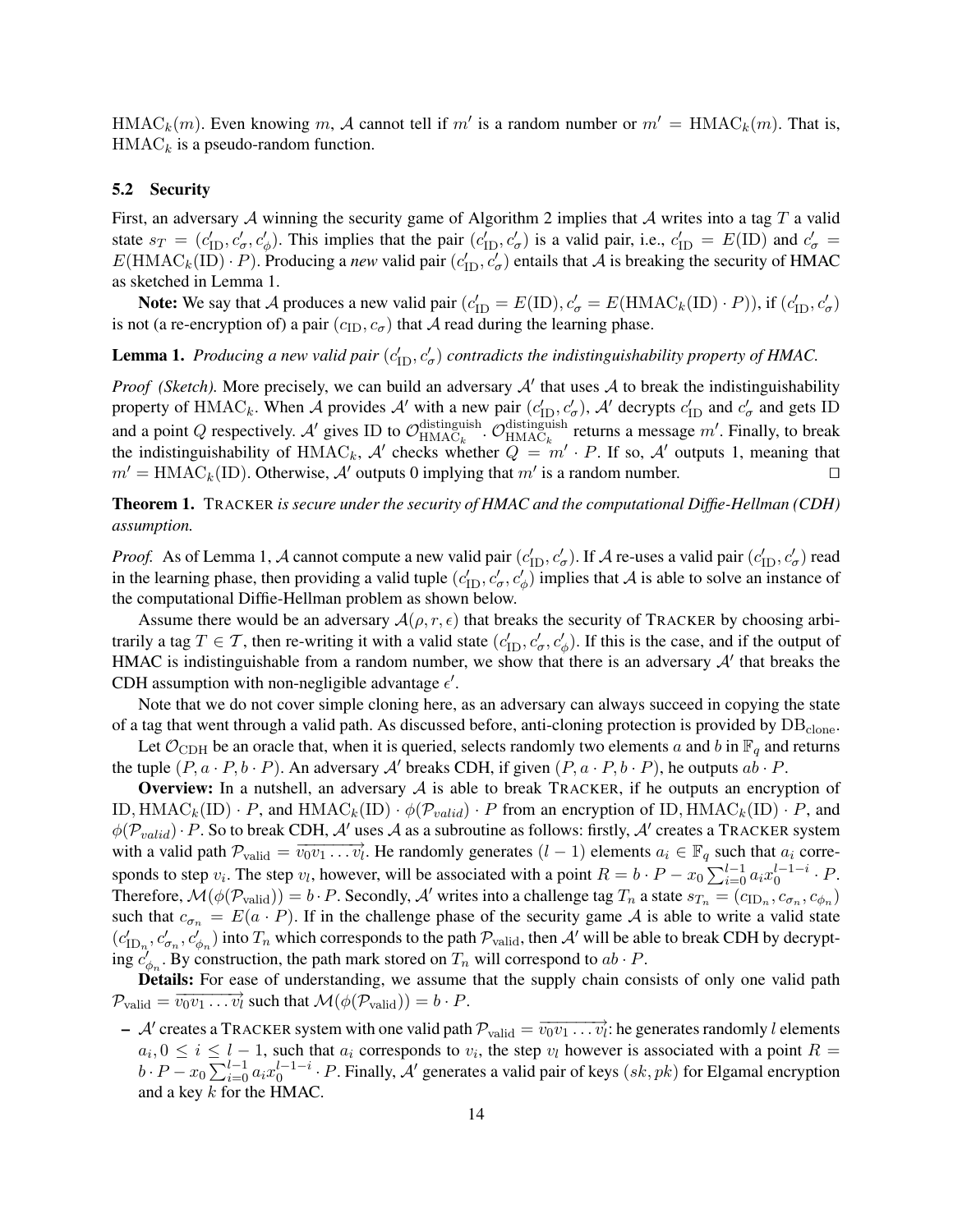- $-$  A' initializes  $(n 1)$  tags  $T_i$  in TRACKER.
- $-$  To create the  $n^{th}$  tag  $T_n$ ,  $\mathcal{A}'$  picks randomly  $ID_n \in \mathcal{E}$  and encrypts it into  $c_{ID_n}$ . Then, to compute  $c_{\sigma_n}$ ,  $\mathcal{A}'$ encrypts  $a \cdot P$  instead of encrypting  $HMAC_k(ID_n) \cdot P$ . Given the indistinguishability property of HMAC, A cannot tell, whether A' computes the HMAC correctly or not. Finally, A' computes  $c_{\phi_n} = E(aa_0 \cdot P)$ .
- A' calls  $A(\rho, r, \epsilon)$  that enters the learning phase. A iterates the supply chain  $\rho$  times. At each iteration of the supply chain:
	- 1. A' updates the state of tags in the supply chain as follows: first, if a tag  $T_i$  is at step  $v_i \neq v_i$ , the tag is updated according to the TRACKER protocol. Second, if a tag  $T_i$  is at step  $v_l$ : A' decrypts the state  $s_{T_i} = (c_{\text{ID}_i}, c_{\sigma_i}, c_{\phi_i})$  and gets three points  $(\text{ID}'_i, Q_i, Q'_i)$ . A checks whether  $(\text{ID}'_i, Q_i, Q'_i)$  corresponds to a valid state of a tag going through the sub-path  $\overrightarrow{v_0v_1 \dots v_{l-1}}$ , i.e.,  $Q_i = \overrightarrow{HMAC}_k(\overrightarrow{ID'}_i) \cdot P$ and  $Q'_i$  = HMAC<sub>k</sub>(ID'<sub>i</sub>) ·  $\sum_{i=0}^{l-1} a_i x_0^{l-1-i}$  · P. If it is the case, A' writes into  $T_i$  a state  $s'_{T_i}$  =  $(c'_{\text{ID}_i}, c'_{\sigma_i}, c'_{\phi_i})$  such that  $c'_{\phi_i} = E(\text{HMAC}_k(\text{ID'}_i) \cdot b \cdot P)$ . Otherwise, A' writes into  $T_i$  a state  $s'_{T_i} = (c'_{\text{ID}_i}, c'_{\sigma_i}, c'_{\phi_i})$  such that  $c'_{\phi_i}$  is an encryption of a random number.

Note. Writing the encryption of a random number into an invalid tag  $T$  does not affect the output of the CHECK function. An invalid tag T either did not go through the valid sub-path  $\overline{v_0v_1 \dots v_{l-1}}$  or it stores an invalid HMAC. When A calls the CHECK function on T, CHECK will always output  $\emptyset$ . Moreover, a valid tag T that went through  $\mathcal{P}_{\text{valid}}$  will always store a valid path mark corresponding to  $\text{HMAC}_k(\text{ID}) \cdot b \cdot P$ .

- 2. Simulating  $\mathcal{O}_{\text{pick}}$ ,  $\mathcal{A}'$  provides  $\mathcal{A}$  with r tags that  $\mathcal{A}$  is allowed to read from and write into.
- 3. A gives back the r tags to A'. A simulates  $\mathcal{O}_{\text{M}}$  as follows:
	- Upon reading the state  $s_{T_i'} = (c_{ID'_i}, c_{\sigma'_i}, c_{\phi'_i})$  of a tag  $T_i'$ , A' decrypts  $c_{ID'_i}$  to get  $ID'_i$ . First, A' verifies whether  $ID'_i = ID_n$ . If it is the case, A' aborts and restarts the game. Otherwise, A decrypts  $c_{\sigma'_i}$  and gets a point  $Q_i$ . Then, A' verifies whether the equation  $Q_i = \text{HMAC}_k(\text{ID'}_i) \cdot P$ holds. If it does not hold,  $A'$  rejects the tag  $T'_i$ .
	- If  $Q_i$  = HMAC<sub>k</sub>(ID'<sub>i</sub>) · P, A' decrypts  $c_{\phi'_i}$  and gets a point  $Q'_i$ . A' then computes  $\pi_i$  =  $\text{HMAC}_k(\text{ID'}_i)^{-1} \cdot Q_i'$ . If  $\pi_i = b \cdot P$ , i.e.,  $\pi_i$  is valid, A' outputs  $\mathcal{P}_{\text{valid}}$ . Otherwise, A' rejects the tag  $T_i'$  and outputs  $\emptyset$ .
- After the learning phase, A' puts A into the challenge phase. A then returns a tag  $T \in \mathcal{T}$  which stores the state  $(c'_{\text{ID}}, c'_{\sigma}, c'_{\phi})$  to  $\mathcal{A}'$ .

Once  $\mathcal{A}'$  receives  $(c'_{\text{ID}}, c'_{\sigma}, c'_{\phi})$ , he decrypts  $c'_{\text{ID}}$  and gets ID using Elgamal secret key sk. He checks whether ID = ID<sub>n</sub>, i.e.,  $T = T_n$ . If it is not the case, A' restarts the game. Otherwise, A' decrypts  $c'_\phi$ . Since A' computes the HMAC of ID<sub>n</sub> as if it was a, the decryption of  $c'_{\phi}$  results in a point  $Q' = a \cdot \phi(\mathcal{P}_{valid}) \cdot P =$  $ab \cdot P$ . To solve the CDH problem  $A'$  outputs  $Q'$ .

A' succeeds in its attacks if: 1.) the game does not abort: A is not provided with tag  $T_n$  in the learning phase. 2.) In the challenge phase, A picks  $T_n$ .

In the learning phase, A is provided with  $r \cdot \rho$  tags. Since tags are selected randomly among n tags, the probability that A is not provided with  $T_n$  in the learning phase is  $(1 - \frac{1}{n})$  $\frac{1}{n}$ )<sup>r.</sup> $\rho$ . Moreover, the probability that A picks  $T_n$  in the challenge phase is  $\frac{1}{n}$ . Therefore, if  $\mathcal{A}(\rho, r, \epsilon)$  breaks TRACKER's security, then  $\mathcal{A}'$  breaks CDH with advantage  $\epsilon' = \frac{1}{n}$  $\frac{1}{n}(1-\frac{1}{n})$  $(\frac{1}{n})^{r \cdot \rho}$  $\epsilon$ .

Above, we have shown that if there is an adversary  $A$  who breaks the security of TRACKER with one valid path, then there is an adversary who breaks CDH assumption. However, note that the security of TRACKER with one valid path can be extended to the security of TRACKER with multiple valid paths.

**Lemma 2.** *If there is an adversary*  $\mathcal{A}(\rho, r, \epsilon)$  *who breaks* TRACKER*'s security with*  $\nu$  *valid path, then there is an adversary*  $A(\rho, r, \epsilon')$  *who breaks* TRACKER*'s security with one valid path.*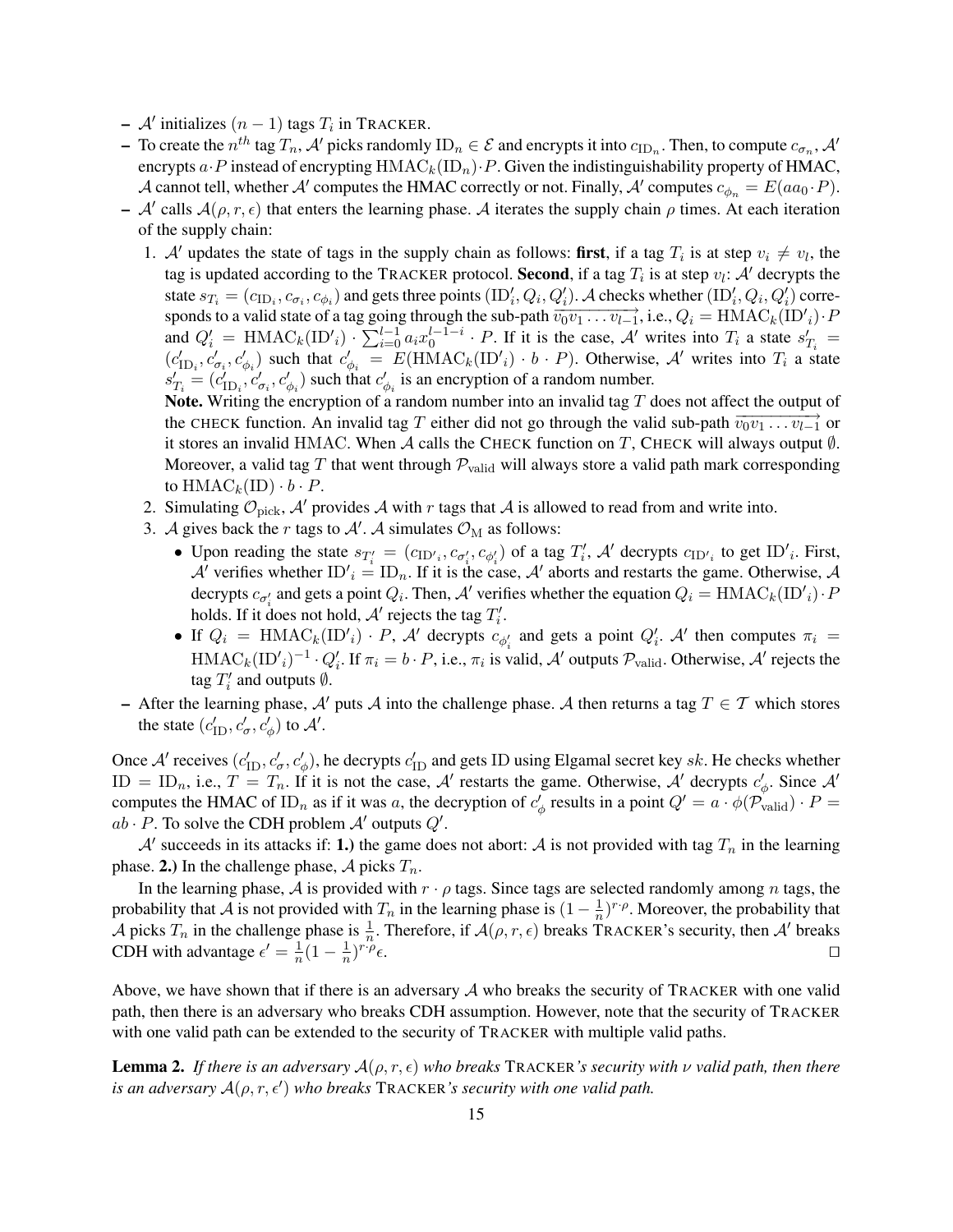*Proof (sketch).* In order to break TRACKER with one valid path  $P_{valid}$ , A creates a supply chain of  $\nu$  valid paths such that  $P_{valid}$  is one of the valid paths. Since  $A(\rho, r, \epsilon)$  breaks TRACKER with  $\nu$  valid paths, he may output a tuple  $(c'_{\text{ID}}, c'_{\phi}, \sigma'_{i})$  that corresponds to the path  $\mathcal{P}_{\text{valid}}$  with probability  $\frac{1}{\nu} \epsilon$ . Therefore, the advantage of  $\mathcal{A}'$  is  $\epsilon' = \frac{\epsilon}{\nu}$ ν . The contract of the contract of the contract of the contract of the contract of the contract of the contract of the contract of the contract of the contract of the contract of the contract of the contract of the contrac

In conclusion, if there is an adversary  $\mathcal{A}(\rho, r, \epsilon)$  that breaks the security of TRACKER with  $\nu$  valid paths, then there is an adversary A' who breaks CDH with advantage  $\epsilon' = \frac{1}{m}$  $\frac{1}{\nu n}(1-\frac{1}{n})$  $\frac{1}{n}$ )<sup>r</sup><sup>. $\rho$ </sup> $\epsilon$ .

#### 5.3 Privacy Analysis

For the privacy analysis, we use the semantic security property of Elgamal under re-encryption, cf., Golle et al. [10], to prove both tag unlinkability and step unlinkability.

Let  $\mathcal{O}_{re-encrypt}$  be the oracle that, provided with two ciphertexts  $c_1, c_2$ , randomly chooses  $b \in \{1, 2\}$ , re-encrypts  $c_b$  using Elgamal and public key  $pk$ , and returns the resulting ciphertext  $c'_b$ .

As this re-encryption is based on Elgamal, the semantic security property of Elgamal encryption is extended to semantic security under re-encryption. Let A be an adversary that selects two ciphertexts  $c_1, c_2$ and provides oracle  $\mathcal{O}_{re-energypt}$  with  $c_1$  and  $c_2$ .  $\mathcal{O}_{re-energypt}$  randomly chooses b, re-encrypts  $c_b$  to  $c'_b$ , and returns  $c'_b$  to A. The semantic security of Elgamal under re-encryption implies that guessing the value of b is as difficult for  $A$  as the decisional Diffie-Hellman (DDH) problem [10].

#### Theorem 2 (Tag Unlinkability). TRACKER *provides tag unlinkability under the DDH assumption.*

*Proof.* Assume there is an adversary A whose advantage  $\epsilon$  to break the tag unlinkability experiment is non-negligible. We now construct a new adversary  $A'$  that executes  $A$  and breaks the semantic security of Elgamal under re-encryption ensured under the DDH assumption:

- $A'$  creates a supply chain for the TRACKER protocol.
- $-$  A' calls the adversary A. Simulating  $\mathcal{O}_{select}$ , A' provides A with two pairs  $(T_1, S_1)$  and  $(T_2, S_2)$  such that  $T_1$  and  $T_2$  are selected randomly among the n tags in the supply chain, and  $S_1$  (respectively  $S_2$ ) is the set of steps that  $T_1$  (respectively  $T_2$ ) went through so far.
- A iterates the supply chain  $\rho$  times. At each iteration i of the supply chain:
	- 1. A reads and writes into  $T_1$  and  $T_2$ .
	- 2. Simulating  $\mathcal{O}_{step}$ , A' provides A with the next step that  $T_1$  (respectively  $T_2$ ) will go through in the next supply chain iteration.
	- 3. A' simulates  $\mathcal{O}_{select}$  and provides A with r pairs  $(T_{i,j}, S_{i,j})$ ,  $1 \leq j \leq r$ , where  $T_{i,j}$  is selected randomly, and  $S_{i,j}$  is the set of steps that  $T_{i,j}$  went through so far. A' is allowed to read from and write into these  $r$  tags.
- After the learning phase, A submits  $T_1$  and  $T_2$  to  $\mathcal{A}'$  that simulates  $\mathcal{O}_{flip}$ .  $T_1$  contains state  $s_{T_1}$  =  $(c<sub>ID<sub>1</sub></sub>, c<sub>\sigma<sub>1</sub></sub>, c<sub>\phi<sub>1</sub></sub>)$ , and  $T_2$  contains state  $s<sub>T<sub>1</sub></sub> = (c<sub>ID<sub>2</sub></sub>, c<sub>\sigma<sub>2</sub></sub>, c<sub>\phi<sub>2</sub></sub>)$ .
- $-$  A' transmits  $c_{\text{ID}_1}$  and  $c_{\text{ID}_2}$  to oracle  $\mathcal{O}_{\text{re-encrypt}}$ .
- $\mathcal{O}_{\text{re}-\text{encrypt}}$  randomly chooses b and returns the result  $c'_{1D_b}$  of re-encrypting one of the ciphertexts  $c_{\text{ID}_1}, c_{\text{ID}_2}$  to  $\mathcal{A}'$ .
- $\mathcal{A}'$  prepares the challenge tag  $T_c$ :
	- 1.  $A'$  iterates the supply chain one more time.
	- 2. A' randomly selects  $b' \in \{1, 2\}$  and stores the state  $s_{T_c} = (c'_{\text{ID}_b}, c'_{\sigma_{b'}}, c'_{\phi_{b'}})$  in  $T_c$ .
- Simulating  $\mathcal{O}_{\text{flip}}$ , A' provides A with the challenge tag  $T_c$ .
- $-$  A' simulates  $\mathcal{O}_{select}$  and provides A with s pairs  $(T_i', S_i'), 1 \le i \le s$ , where  $T_i'$  is selected randomly, and  $S_i'$  is the set of steps that  $T_i'$  went through so far. A is allowed to read from and write into these s tags.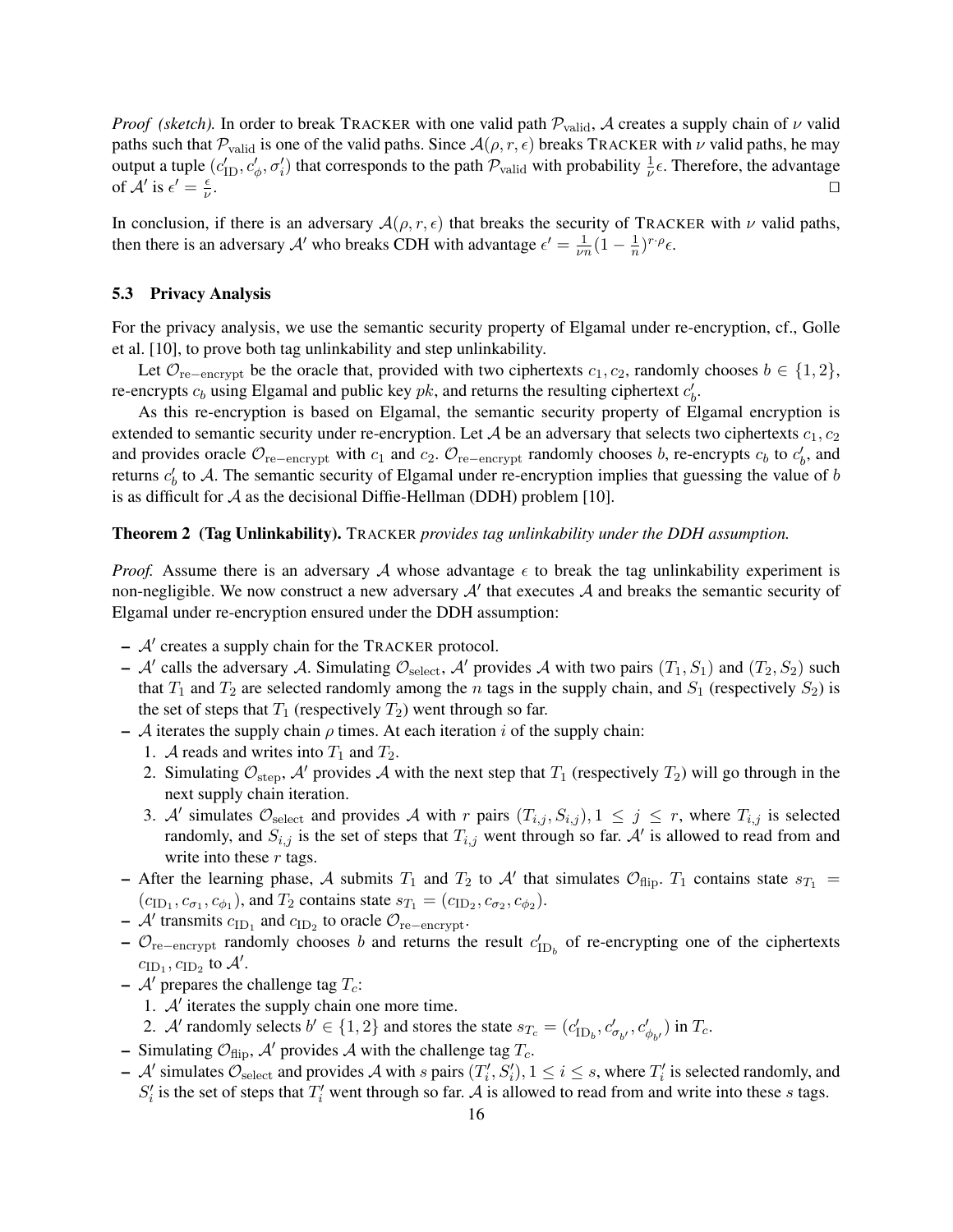In general, given two events  ${E_1, E_2}$ , the probability that event  $E_1$  occurs is always  $Pr(E_1)$  =  $Pr(E_1|E_2) \cdot Pr(E_2) + Pr(E_1|\overline{E_2}) \cdot Pr(\overline{E_2})$ . Now let  $E_1$  be the event that  $\mathcal{A}'$  can break the semantic security of Elgamal under re-encryption, and  $E_2$  is the event that  $b = b'$  holds.

If  $b = b'$ , the state  $s_{T_c} = (c'_{\text{ID}_b}, c'_{\sigma_{b'}}, c'_{\phi_{b'}})$  stored on  $T_c$  corresponds to a well formed tuple. Therefore, A outputs his guess for the tag corresponding to challenge tag  $T_c$  with non-negligible advantage  $\epsilon$ . If A outputs  $T_1$ , this means that  $T_c$  stores a re-encryption of  $c_{\text{ID}_1}$ , and  $\mathcal{A}'$  outputs 1. If  $\mathcal A$  outputs  $T_2$ , this means that  $T_c$ stores a re-encryption of  $c_{\text{ID}_2}$ , and  $\mathcal{A}'$  outputs 2.

If  $b \neq b'$ , the probability that A' breaks the semantic security of Elgamal under re-encryption is at worst a random guess, i.e.,  $\frac{1}{2}$ .

Since b' is selected randomly, the probability that  $b = b'$  holds is  $\frac{1}{2}$ . Therefore,

$$
Pr(E_1) = Pr(E_1 \cap E_2) + Pr(E_1 \cap \overline{E_2}) = Pr(E_2) \cdot Pr(E_1|E_2) + Pr(\overline{E_2}) \cdot Pr(E_1|\overline{E_2})
$$
  
=  $\frac{1}{2}Pr(E_1|E_2) + \frac{1}{2}Pr(E_1|\overline{E_2}) = \frac{1}{2}(\frac{1}{2} + \epsilon) + \frac{1}{2}Pr(E_1|\overline{E_2}) \ge \frac{1}{2}(\frac{1}{2} + \epsilon + \frac{1}{2}) = \frac{1}{2} + \frac{\epsilon}{2}$ 

Consequently, the *advantage* of  $A'$  to break the semantic security of Elgamal under re-encryption is at least  $\frac{\epsilon}{2}$ . As a conclusion, if A has a non-negligible advantage  $\epsilon$  to break TRACKER, A' as well will have a non-negligible advantage  $\frac{\epsilon}{2}$  to break the semantic security of Elgamal under re-encryption.

## Theorem 3 (Step Unlinkability). TRACKER *provides step unlinkability under the DDH assumption.*

*Proof.* Assume there is an adversary A whose advantage  $\epsilon$  to break the step unlinkability experiment is non-negligible. We now construct a new adversary  $A'$  that executes  $A$  and breaks the semantic security of Elgamal under re-encryption:

- A' creates a supply chain for the TRACKER protocol with n tags,  $\eta + 1$  steps, and  $\nu$  valid paths.
- A' calls the adversary A. Simulating  $\mathcal{O}_{choose}$ , A' provides A with a tag T entering the supply chain.
- A iterates the supply chain  $\rho$  times. At each iteration i of the supply chain:
	- 1. A reads from and writes into T.
	- 2. Simulating  $\mathcal{O}_{step}$ , A' provides A with the next step  $v_{T,(i+1)}$  that T will go through in the next supply chain iteration.
	- 3. A' simulates  $\mathcal{O}_{\text{draw}}$  and provides A with r pairs  $(T_{i,j}, S_{i,j})$ ,  $1 \le j \le r$ , where  $T_{i,j}$  is a tag that will go through  $v_{T,(i+1)}$  in the next iteration, and  $S_{i,j}$  is the set of steps that  $T_{i,j}$  went through so far. A is allowed to read from and write into these  $r$  tags.
	- 4. A' simulates  $\mathcal{O}_{select}$  and provides A with s pairs  $(T'_{i,j}, S'_{i,j})$ ,  $1 \le j \le s$ , where  $T'_{i,j}$  is a tag selected randomly, and  $S'_{i,j}$  is the set of steps that  $T'_{i,j}$  went through so far. A is allowed to read from and write into these s tags.
	- 5. A provides the oracle  $\mathcal{O}_{step}$  with tags  $T'_{i,j}$ . A' simulates  $\mathcal{O}_{step}$  and provides A with the next step of tags  $T'_{i,j}$ .
	- 6. When  $\tilde{\mathcal{A}}$  iterates the supply chain, he will again receive the tags  $T_{i,j}, T'_{i,j}$  which he can read from.

Without loss of generality, we assume that T went through path  $\mathcal{P} = \overrightarrow{v_0v_1 \dots v_p}$ . Let  $\mathcal{P}' = \overrightarrow{v_0v'_1 \dots v'_p}$  $v_0v'_1\ldots v'_\rho$ be a path such that  $P$  and  $P'$  have no step in common except for  $v_0$ .

- In the challenge phase, A' provides A with a challenge tag  $T_c$  that just entered the supply chain.
- A is allowed to iterate the supply chain  $\rho$  times.
- Before each iteration i:
	- 1. A can read from and write into  $T_c$ .
	- 2. A' simulates  $\mathcal{O}_{select}$  and provides A with s pairs  $(T'_{i,j}, S'_{i,j})$ ,  $1 \le j \le s$ , where  $T'_{i,j}$  is a tag selected randomly, and  $S'_{i,j}$  is the set of steps that  $T'_{i,j}$  went through so far. A' is allowed to read and write into these s tags.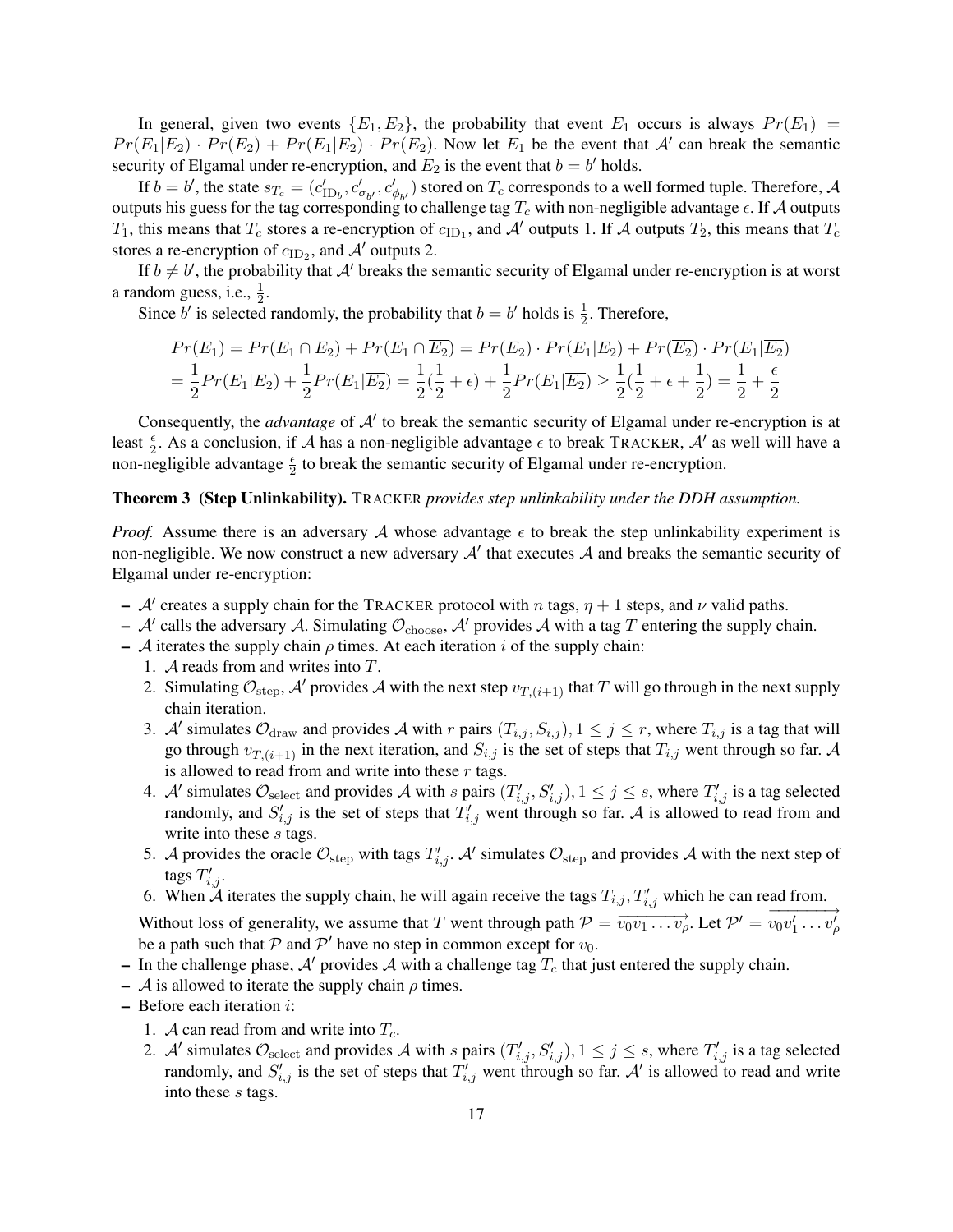- 3. A provides the oracle  $\mathcal{O}_{step}$  with tags  $T'_{i,j}$ . A' simulates  $\mathcal{O}_{step}$  and provides A with the next step of tags  $T'_{i,j}$ .
- To update the state of  $T_c$  in the challenge phase,  $A'$  proceeds as follows:
	- During the first iteration:
		- 1. A' computes two states. He computes  $s_{T_c,1}^1 = (c_{\text{ID}}^1, c_{\sigma}^1, c_{\phi_1}^1)$  as if  $T_c$  will go through  $v_1$  in the first iteration. He computes  $s_{T_c,2}^1 = (c_{\text{ID}}^1, c_{\sigma}^1, c_{\phi_2}^1)$  as if  $T_c$  will go through  $v_1'$  in the first iteration.
		- 2. A' then transmits  $c_{\phi_1}^1$  and  $c_{\phi_2}^1$  to oracle  $\mathcal{O}_{re-encryption}$ .
		- 3.  $\mathcal{O}_{\text{re-encrypt}}$  returns the result  $c'_{\phi_b}$  of re-encrypting one of the two ciphertexts  $c^1_{\phi_1}, c^1_{\phi_2}$  to  $\mathcal{A}'$ .
		- 4. A' writes the state  $s_{T_c}^1 = (c_{\text{ID}}^1, c_{\sigma}^1, c_{\phi_b}^1)$  into  $T_c$ .

• In the next iterations, A' updates the state of  $T_c$  as if  $T_c$  will go through the sub-path  $\overrightarrow{v_2'v_3' \dots v_p'}$  $v'_2v'_3\ldots v'_\rho.$ – At the end of the challenge phase, A reads the state of tag  $T_c$  and outputs b.

Note that the path stored in  $T_c$  is now either  $\mathcal{P}_{T_c} =$  $-\rightarrow$  $\overrightarrow{v_0v_1v_2'\ldots v_{\rho}}$  or  $\mathcal{P'}_{T_c} = \mathcal{P'} = \overrightarrow{v_0v_1'v_2'\ldots v_{\rho'}}$  $v_0v'_1v'_2\ldots v'_\rho.$ 

If A outputs  $b = 1$ , this means that  $T_c$  and T have a step in common that is different from  $v_0$ . Since  $\mathcal{P}_{T_c} \cap \mathcal{P} = \{v_0, v_1\}$  and  $\mathcal{P'}_{T_c} \cap \mathcal{P} = \{v_0\}$ , outputting 1 implies that  $T_c$  went through  $\mathcal{P}_{T_c}$  and hence through v<sub>1.</sub> Therefore, the state that  $T_c$  stored at the first iteration corresponds to  $\overrightarrow{v_0v_1}$ , and  $c'_{\phi_b}$  is a re-encryption of  $c^1_{\phi_1}$ . A' outputs 1.

If A outputs  $b = 2$ , this means that  $T_c$  and T do not have a step in common except for  $v_0$ . This implies as well that  $T_c$  went through  $\mathcal{P'}_{T_c} = \mathcal{P'}$  and hence through  $v'_1$ . Therefore, the state that  $T_c$  stored at the first iteration corresponds to  $\longrightarrow$  $v_0v_1'$ , and  $c'_{\phi_b}$  is a re-encryption of  $c^1_{\phi_2}$ . A' outputs 2.

Therefore, if A has a non-negligible advantage  $\epsilon$  in breaking TRACKER, A' as well has non-negligible advantage  $\epsilon$  in breaking the semantic security of Elgamal under re-encryption, leading to a contradiction.

# 6 Evaluation

TRACKER can be implemented using today's available RFID tags. It requires tags to only store data, i.e, the encrypted ID, the encrypted HMAC and the encrypted path mark. Consequently, the tag stores three Elgamal ciphertexts  $c_{\text{ID}} = (r_{\text{ID}} \cdot P, \text{ID} + r_{\text{ID}} \cdot Y)$ ,  $c_{\sigma} = (r_{\sigma} \cdot P, \mathcal{M}(\text{HMAC}_k(\text{ID})) + r_{\text{ID}} \cdot Y)$  and  $c_{\phi} = (r_{\phi} \cdot P, \mathcal{M}(\phi_{ID}(P_{valid})) + r_{\phi} \cdot Y)$ , which results in an overall storage of  $2 \cdot 3 \cdot 160 = 960$  bits. Storing only 1 Kbit of data is feasible for today's EPC Class 1 Gen 2 UHF tags, for example Alien Technology's Higgs 3 tags [1].

Complexity for readers is also low in TRACKER. A reader  $R_i$  at step  $v_i$  is required to store an element  $a_i \in \mathbb{F}_q$  and the public key of Elgamal pk. So, the total storage per reader is less than 80 bytes. Regarding computation,  $R_i$  is required to update the path mark of the tags passing by and to re-encrypt three ciphertexts: this sums up to a total three elliptic curve Elgamal encryptions. We conjecture this to be feasible even for lightweight embedded readers.

The manager M is the entity verifying the path that a tag T went through. Therefore, M is required to decrypt the ciphertexts stored on the tag using the secret key  $sk$ . M maintains two hash tables: the first table stores the list of valid paths in the supply chain. The second table is  $DB_{clone}$ . This is a hash table containing the IDs that M has read. So, the storage required for M is linear in the number of valid paths, and the number of tags in the supply chain  $O(\nu + n)$ , the path verification cost has constant complexity: when M reads a tag T, M is required to decrypt three elliptic curve ciphertexts to get ID,  $\mathcal{M}(\text{HMAC}_k(\text{ID}))$  and  $\mathcal{M}(\phi_{\text{ID}}(\mathcal{P}))$ . Therewith, he computes a single HMAC and compares the output.

To detect cloning,  $M$  checks whether  $DB<sub>clone</sub>$  contains ID. This operation is a hash look-up operation of cost  $O(1)$ . If no cloning is detected, M uses  $\mathcal{M}(\phi_{\text{ID}}(\mathcal{P}))$  and  $\text{HMAC}_k(\text{ID})$  to derive  $\mathcal{M}(\phi(\mathcal{P}))$ . Finally, M traces the tag path by looking up  $\mathcal{M}(\phi(\mathcal{P}))$  into the table of valid paths.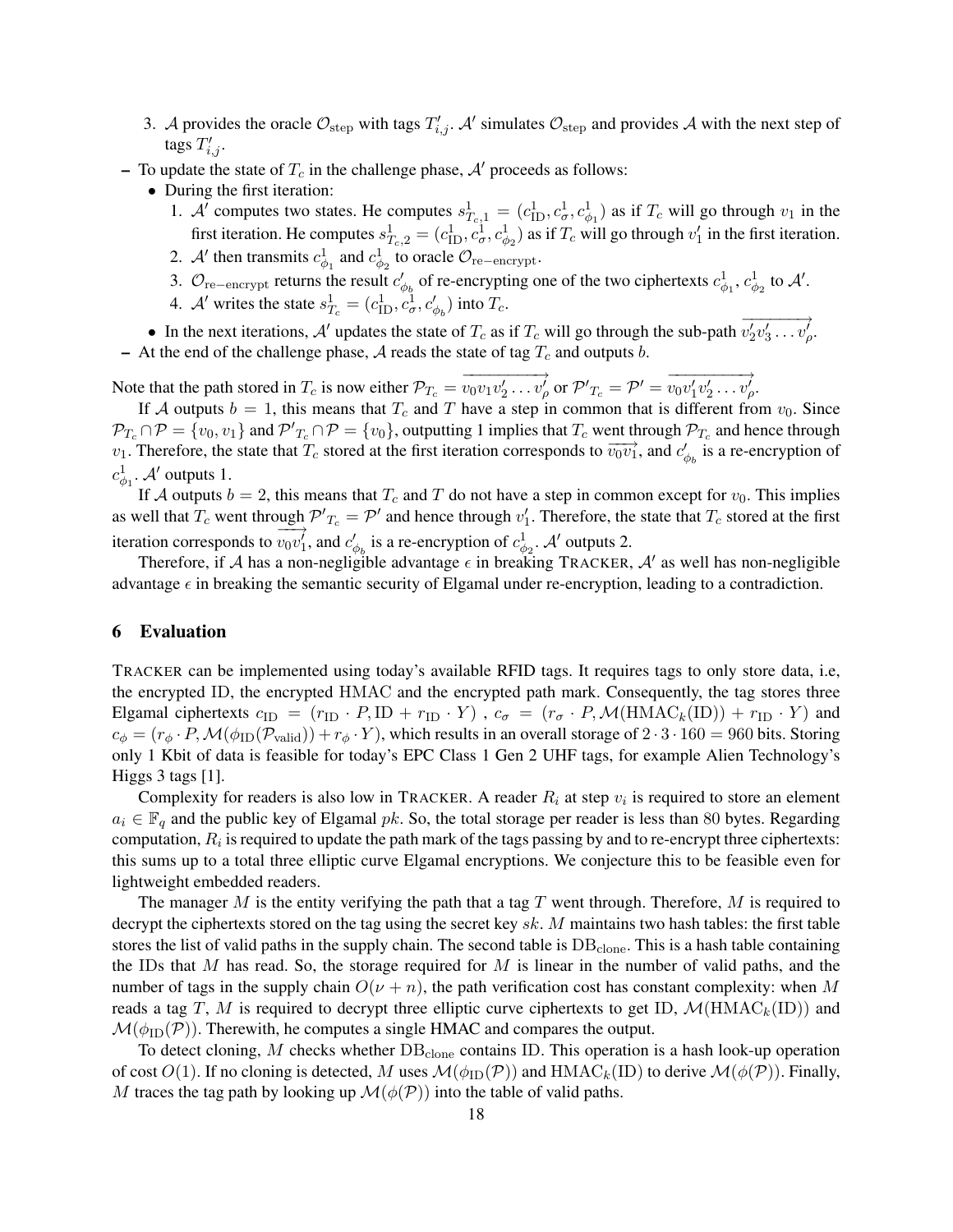In total, M performs three elliptic curve Elgamal decryptions, one HMAC verification, and two hash look-up operations per tag verification which is "cheap". As a conclusion, the complexity of TRACKER on the manager side is  $O(n + \nu)$  storage and  $O(1)$  computation.

Assume the size of an ID is, e.g., 96 bit as specified for EPC Class 1 Generation 2 tags, and each entry  $\mathcal{M}(\phi(\mathcal{P}_{valid}))$  is 160 bit. A large sample TRACKER system supporting  $n = 10^9$  different tags and  $\nu = 10^6$ different valid paths would consume only around  $\approx 11$  GByte of storage for manager M. We conjecture this storage to be available for the manager of such a supply chain.

# 7 Related Work

Although historically one of the major applications for RFID tags, secure and privacy-preserving supply chain management has not received much attention in research. Instead, research focuses more on privacypreserving authentication protocols and their cryptographic primitives [3].

Ouafi and Vaudenay [20] address counterfeiting of products using strong cryptography on RFID tags. To protect against malicious state updates, tags authenticate readers at every step in the supply chain. Only if readers are successfully authenticated, tags will update their internal state. Ouafi and Vaudenay [20] require tags to evaluate a cryptographic hash function twice: for reader authentication and for the state update. A similar approach with tags evaluating cryptographic hash functions is proposed by Li and Ding [17]. While such setups using cryptography-enabled tags might lead to a secure and privacy-preserving solution of the counterfeiting problem, tags will always be more expensive than read/write-only tags in TRACKER.

Chawla et al. [7] check whether covert channels exist in a supply chain that leak information about a supply chain's internal details to an adversary. Therefore, tags' state is frequently synchronized with a backend-database. If a tag's state contains "extra" data not in the database, the tag is rejected. TRACKER's focus, however, is on the secure, privacy-preserving detection of which path a tag has taken.

Shuihua and Chu [23] detect malicious tampering of a tag's state in a supply chain using watermarks. However, there is neither a way to identify a tag's path, nor to protect its privacy in the supply chain.

Kerschbaum and Oertel [15] detect counterfeits in the supply chain using pattern matching for anomaly detection. When a tag is read, this information is stored in a central database along with the ID of the tag. Unlike TRACKER, the focus of this paper is privacy-preservation of readers participating in the supply chain. There is no privacy for the tags in the supply chain.

Regarding simple product genuineness verification, solutions exist that rely on physical properties of a "tag". For example, TAGSYS produces holographic "tags" that are expensive to clone [24]. Verayo produces tags with Physically Unclonable Functions (PUF) [26]. While these approaches solve product genuineness verification, they neither support identification of tag's paths nor any kind of privacy properties.

Our construction based on polynomial path encoding might resemble other (cryptographic) constructions based on, e.g., Rabin fingerprints [21], aggregated messages authentication codes [14] or any kind of aggregated signatures. However, we stress that our design focuses on 1.) preserving both the order or sequence of steps in the supply chain and the privacy of paths and tags, 2.) at the same time putting only minimal computational burden on the manager  $(O(1)$  complexity with low overhead), and 3.) being provable. While alternative constructions might be envisioned, this is far from being straightforward.

## 8 Conclusion

In this paper, we presented TRACKER to address security and privacy challenges in RFID-based supply chain management. TRACKER's main idea is to encode valid paths in a supply chain using polynomials. Readers representing steps in the supply chain evaluate polynomials successively, such that eventually the